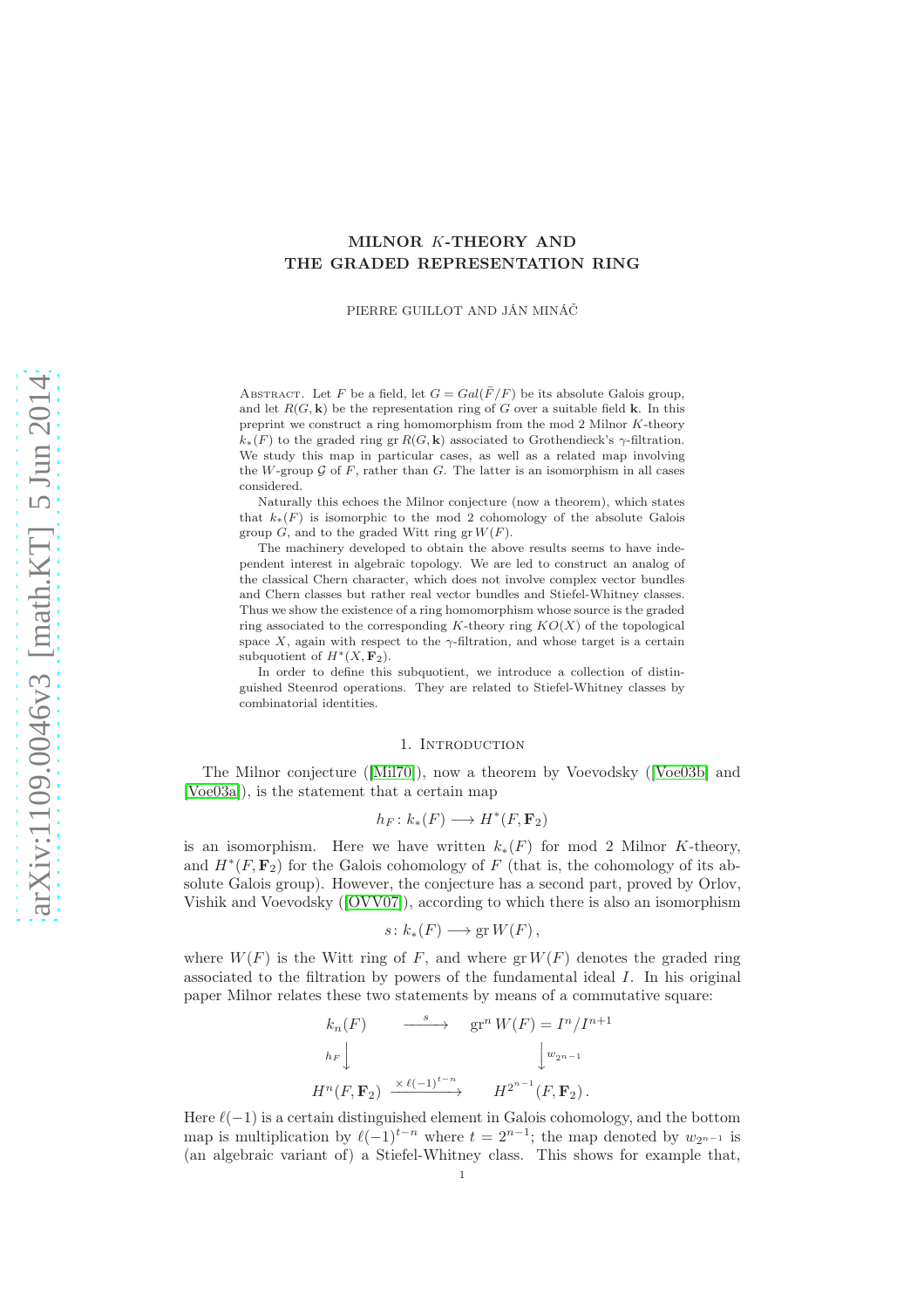whenever  $h_F$  is injective and  $\ell(-1)$  is not a zero divisor, then s is also injective (see Theorem 4.1 and Remark 4.2 in [\[Mil70\]](#page-23-0)).

The map  $w_{2n-1}$  is a priori not part of a ring homomorphisms from grW(F) into the cohomology ring. However, one may at least put (writing  $|x|$  for the degree of  $x$ ):

$$
\mathfrak{I}_F = \{ x \in H^*(F, \mathbf{F}_2) : \ell(-1)^{2^{|x|-1} - |x|} x = 0 \}.
$$

It is clear that  $\mathfrak{I}_F$  is an ideal in  $H^*(F, \mathbf{F}_2)$ , and thus one gets a commutative square of maps of rings:

$$
k_*(F) \xrightarrow{s} \operatorname{gr} W(F)
$$
  
\n
$$
h_F \downarrow \qquad \qquad \downarrow
$$
  
\n
$$
H^*(F, \mathbf{F}_2) \longrightarrow H^*(F, \mathbf{F}_2) / \mathfrak{I}_F.
$$

Motivated by this, and with a view towards an application in field theory, the first question we address in the paper is one in algebraic topology: given a topological space X, is there always an ideal  $\mathfrak{I}_X$  within the cohomology  $H^*(X, \mathbf{F}_2)$  which generalizes the ideal  $\mathfrak{I}_F$  in the case of fields? Before we state the (positive) answer,

we need to present another crucial player in this game, which is to replace the Witt ring. Namely, we shall consider the K-theory of real vector bundles over  $X$ , written  $KO(X)$ , and the so-called  $\gamma$ -*filtration*: this is defined *via* a general construction, due to Grothendieck, which applies to any  $\lambda$ -ring (see [\[AT69\]](#page-23-1), [\[FL85\]](#page-23-2)). Our result, involving the associated graded ring gr  $KO(X)$  with respect to this filtration, is the following.

THEOREM 1.1 – There is a collection of Steenrod operations  $\theta_n$ , for  $n \geq 1$ , each of degree  $2^{n-1} - n$ , with the following properties. For any topological space X, let  $\mathcal{W}^*(X)$  be the subring of  $H^*(X, \mathbf{F}_2)$  generated by the Stiefel-Whitney classes of real vector bundles over X. If we put

$$
\mathfrak{I}_X=\left\{x\in \mathcal{W}^*(X): \theta_{|x|}x=0\right\},
$$

then  $\mathfrak{I}_X$  is an ideal in  $\mathcal{W}^*(X)$ .

Moreover, there is an explicit map of graded rings

$$
\omega\colon \operatorname{gr} KO(X)\longrightarrow \mathcal{W}^*(X)/\mathfrak{I}_X\,.
$$

In the text, this consists of Corollary [2.8](#page-7-0) and Theorem [3.6;](#page-15-0) in Lemma [4.5,](#page-23-3) we eventually prove that  $\mathfrak{I}_X$  is indeed a generalization of  $\mathfrak{I}_F$ .

Remark 1.2. It was brought to our attention after this paper had been completed that the operations  $\theta_n$  were considered in a different context in the work [\[BF91\]](#page-23-4) by Benson and Franjou; they were also considered by Kuhn in [\[Kuh94\]](#page-23-5), and by Adams in [\[Ada92\]](#page-23-6). Even our use of the letter  $\theta$ , almost agreeing with Kuhn's use of  $\Theta$ , is coincidental.

We think of the map  $\omega$  as a analog of the classical Chern character. It is worth pointing out that its construction involves, in degree n, the map  $w_{2n-1}$  as above. To give a flavour of the operations  $\theta_n$ , let us indicate that  $\theta_1 = \theta_2 = 1$ ,

$$
\theta_3 = Sq^1, \quad \theta_4 = Sq^3Sq^1 + Sq^4, \quad \theta_5 = Sq^7Sq^3Sq^1 + Sq^8Sq^2Sq^1,
$$
  

$$
\theta_6 = Sq^{15}Sq^7Sq^3Sq^1 + Sq^{16}Sq^6Sq^3Sq^1 + Sq^{16}Sq^7Sq^3 + Sq^{16}Sq^8Sq^2,
$$

and

$$
\begin{aligned} \theta_7 &= S q^{31} S q^{15} S q^7 S q^3 S q^1 + S q^{32} S q^{14} S q^7 S q^3 S q^1 \\&\quad + S q^{32} S q^{15} S q^7 S q^2 S q^1 + S q^{32} S q^{16} S q^6 S q^2 S q^1 + S q^{32} S q^{16} S q^8 S q^1 \,. \end{aligned}
$$

We will compute the ideal in many cases, mostly for classifying spaces of finite groups. We also treat the universal case of the space  $(BO_{\infty})^N$ , which produces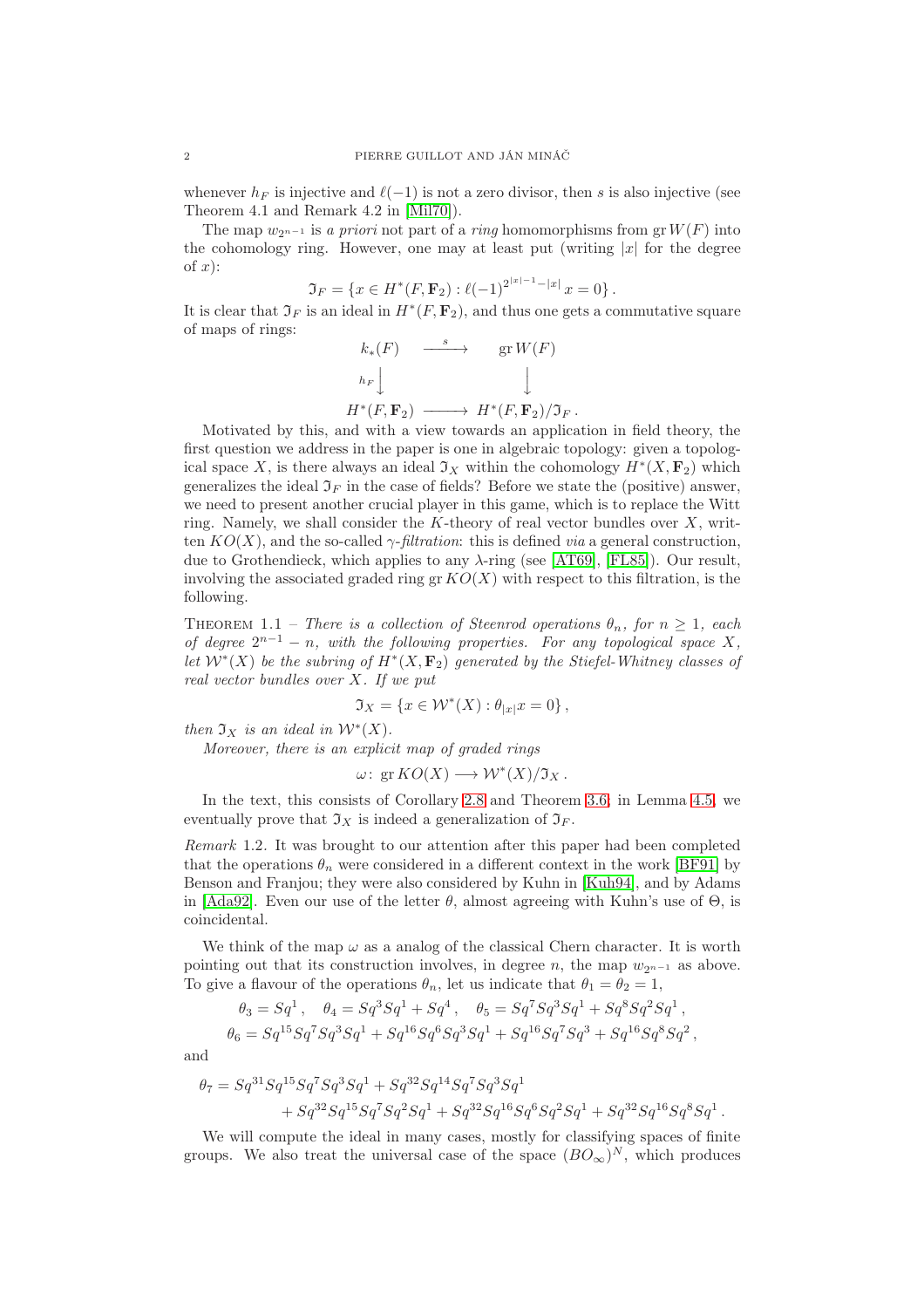relations in  $\mathfrak{I}_X$  for any space X easily. In all of our examples we have  $\mathcal{W}^*(X) =$  $H^*(X, \mathbf{F}_2)$  (as is often the case with familiar spaces).

This Theorem finds the following purely algebraic applications. An important example of  $\lambda$ -ring is given by the representation ring  $R(G, \mathbf{k})$  of the finite group G over the field k. One may go through Grothendieck's construction of the  $\gamma$ -filtration in this case, and consider again the graded ring gr  $R(G, \mathbf{k})$ . Few results are available about these, and the reason may be that the early investigations of the  $\gamma$ -filtration on a  $\lambda$ -ring K were strongly focused on  $K \otimes \mathbf{Q}$ ; indeed under some conditions one has an isomorphism  $K \otimes \mathbf{Q} \cong \operatorname{gr} K \otimes \mathbf{Q}$ , one of the highlights of the theory (for example see Theorem III 3.5 in [\[FL85\]](#page-23-2)). By contrast, each graded piece  $gr^n R(G, \mathbf{k})$ is torsion when G is finite  $(n \geq 1)$ , so that the ring gr  $R(G, \mathbf{k}) \otimes \mathbf{Q}$  is not interesting.

After giving some elementary calculations, namely in the case when G is cyclic and **k** is either algebraically closed or  $\mathbf{k} = \mathbf{R}$ , we achieve the computation of gr  $R(G, \mathbf{k}) \otimes \mathbf{F}_2$  when G is an elementary abelian 2-group. This relies heavily on the map  $\omega$ , and indeed we are not aware of any other approach. More precisely, we use the map

$$
R(G, \mathbf{R}) \longrightarrow KO(BG),
$$

obtained by associating to any representation  $r: G \to O_n$  the vector bundle whose classifying map is  $Br: BG \to BO_n$ ; this is a homomorphism of  $\lambda$ -rings, so it is compatible with the  $\gamma$ -filtration and induces a homomorphism between the associated graded rings. Combined with  $\omega$ , this yields a useful map gr  $R(G, \mathbf{R}) \to$  $W^*(BG)/\mathfrak{I}_{BG}$ . When G is elementary abelian, it is an isomorphism, though this is far from being always true.

Based on this, one can tackle many groups of small size, by considering their elementary abelian subgroups, and in this fashion we compute  $gr R(D_4, \mathbf{k}) \otimes \mathbf{F}_2$ , where  $D_4$  is the dihedral group of order 8. We would like to emphasize that our computations show, contrary to a common belief, that the  $\gamma$ -filtration is reasonably well-behaved.

As our final topic, we return to Milnor's conjecture and propose a variant. The following Theorem gave its name to this paper. Recall that the W-group of a field is a certain quotient  $G$  of the Galois group G (see [\[MS96\]](#page-24-3) and [§4.2](#page-19-0) below), which is frequently much easier to study.

THEOREM 1.3 – Let F be any field, and let **k** be any field of characteristic different from 2. Let  $\overline{F}$  be the separable closure of F, and let  $G = Gal(\overline{F}/F)$  be the absolute Galois group of F. Then there is a map

$$
\zeta\colon k_*(F)\longrightarrow \operatorname{gr} R(G,\mathbf{k})\otimes \mathbf{F}_2\,.
$$

If the characteristic of F is not 2, and if **k** possesses an embedding into **R**, then there is a commutative square

$$
k_*(F) \xrightarrow{\zeta} \text{gr } R(G,\mathbf{k}) \otimes \mathbf{F}_2
$$
  
\n
$$
h_F \downarrow \qquad \qquad \downarrow \omega
$$
  
\n
$$
H^*(F) \longrightarrow H^*(F)/\mathfrak{I}_F.
$$

If we call  $G$  the W-group of  $F$ , then there is a map

$$
\zeta\colon k_*(F)\longrightarrow (\text{gr } R(\mathcal{G},\mathbf{k})\otimes \mathbf{F}_2)_{dec}\,.
$$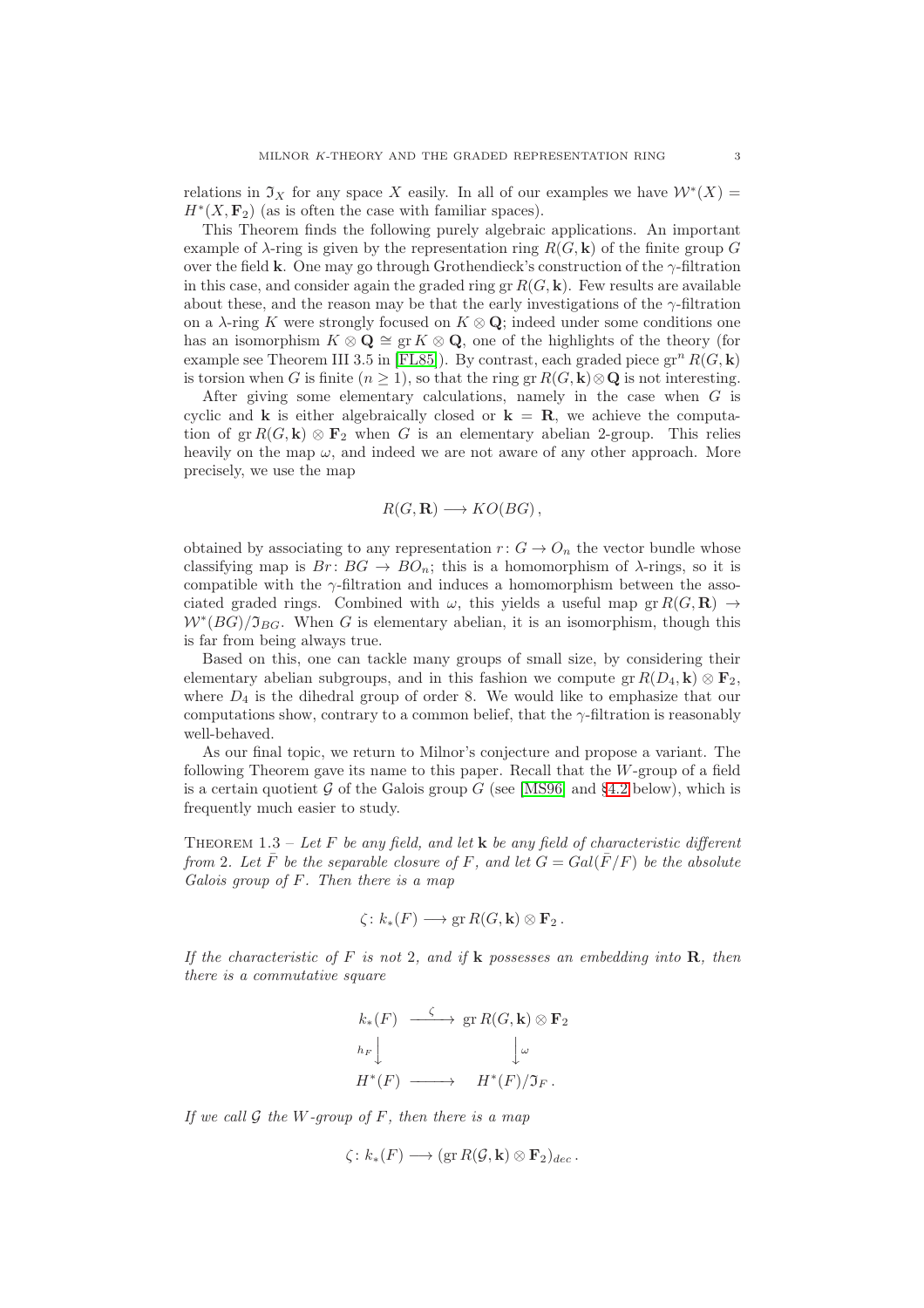And if **k** possesses an embedding into **R**, then there is a commutative square

$$
k_*(F) \longrightarrow (\text{gr } R(\mathcal{G}, \mathbf{k}) \otimes \mathbf{F}_2)_{dec}
$$
  
\n
$$
h_F \downarrow \qquad \qquad \downarrow \omega
$$
  
\n
$$
H^*(\mathcal{G})_{dec} \longrightarrow H^*(\mathcal{G})_{dec}/\mathfrak{I}_{\mathcal{G}}.
$$

Here we use the notation  $A_{dec}^*$  for the *decomposable part* of the graded algebra  $A^*$ , that is, the subalgebra generated by elements of degree 1. For example one has famously

$$
H^*(G,\mathbf{F}_2)=H^*(\mathcal{G},\mathbf{F}_2)_{dec}.
$$

The proof of this Theorem relies on an understanding of the rings gr  $R(D_4, \mathbf{k})$ and gr $R(\mathbf{Z}/4, \mathbf{k})$ . The reason behind this is that  $D_4$  and  $\mathbf{Z}/4$  play a special role as small quotients of the W-group (for more on this and generally for an exploration of small p-quotients of the absolute Galois group, see [\[EM11\]](#page-23-7)).

Moreover, the computations we perform with  $gr R(G, \mathbf{k})$  throughout the article are useful for studying the map  $\zeta$  on examples. We end up proving that the map

$$
k_*(F) \stackrel{\zeta}{\longrightarrow} (\operatorname{gr} R(\mathcal{G}, \mathbf{R}) \otimes \mathbf{F}_2)_{dec}
$$

is an isomorphism when  $F$  is a finite field, or a local field, or a real-closed field, or a global field, or when  $\ell(-1)$  is not a zero divisor in  $H^*(F, \mathbf{F}_2)$ , and in several other cases. There is no example yet for which this map is not an isomorphism. (This would also hold with  $k = Q$  instead of  $k = R$ , and we shall argue that there is essentially no other interesting choice for k).

The paper is organized as follows. In Section [2,](#page-3-0) we present the operations  $\theta_n$ and use them to define the ideal  $\mathfrak{I}_X$ . In Section [3,](#page-12-0) we construct the "character"  $\omega$ ; we also use our new machinery in order to compute the ring gr  $R(G, \mathbf{k})$  for several examples of finite groups  $G$ . Finally in Section [4,](#page-19-1) we return to Milnor  $K$ -theory and define the map  $\zeta$ .

Acknowledgements. The first-named author would like to thank the Pacific Institute for Mathematical Sciences at Vancouver for its warm welcome during the year 2010-2011, and the Centre National de la Recherche Scientifique in France for the financial support that made this visit possible.

Both authors thank Sunil Chebolu and Marcus Zibrowius for stimulating discussions, Vincent Franjou for bringing the paper [\[BF91\]](#page-23-4) to our attention, and Paul Goerss, Parimala and Burt Totaro for encouraging words.

### 2. The canonical ideal

<span id="page-3-0"></span>In this section we prove that the mod 2 cohomology of any topological space possesses a canonical subquotient. The latter will be the target of a map from the graded K-theory ring, as described in the next section. Proofs are mainly combinatorial.

The real topological K-theory of the topological space  $X$  will be denoted by  $KO(X)$ . This is the Grothendieck ring of real vector bundles over X, which is different from the ring that is sometimes called the "representable  $K$ -theory" of  $X$ and defined by

$$
KO(X) = [X, Z \times BO].
$$

While  $KO(X)$  and  $KO(X)$  agree when X is a finite CW-complex for example, there are cases, such as  $X = BG$  for a finite group G, for which these two rings are not isomorphic. We shall briefly mention  $KO(X)$  in the course of the proof of Lemma [3.9,](#page-16-0) while most of the paper deals with  $KO(X)$ . Also note that our results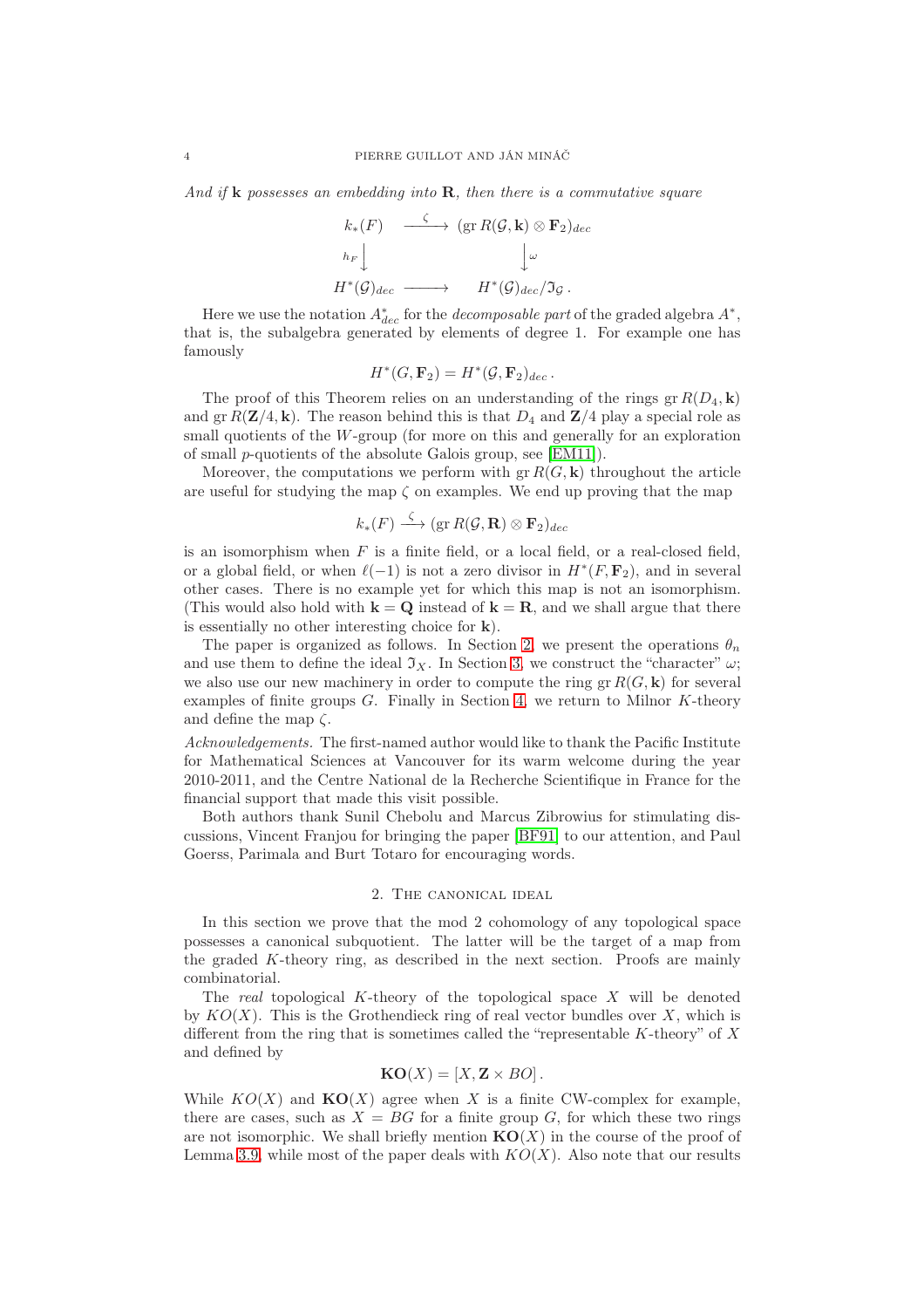never refer to Atiyah's definition of the "real K-theory", which is designed for spaces with involutions.

The mod 2 cohomology X we write  $H^*(X)$ .

2.1. The operations  $\theta_n$ . Given a class  $t \in H^1(X) = [X, \mathbb{R}^n]$ , one can consider the corresponding line bundle  $L$  over  $X$ . The first Stiefel-Whitney class of  $L$ , essentially by definition, is  $w_1(L) = t$ . Our first objective is to study an analogous relationship between line bundles and Stiefel-Whitney classes, as follows.

<span id="page-4-0"></span>THEOREM 2.1 – For each  $n \geq 1$ , there is a Steenrod operation  $\theta_n$  with the following property. Given a space X and classes  $t_1, t_2, \ldots, t_n \in H^1(X)$ , let  $L_i$  be the line bundle corresponding to  $t_i$ . Let  $\rho$  denote the virtual vector bundle over X defined by

$$
\rho = (L_1 - 1)(L_2 - 1) \cdots (L_n - 1),
$$

where 1 stands for the trivial line bundle. Then the Stiefel-Whitney class  $w_i(\rho)$  is zero for  $1 \leq i < 2^{n-1}$ , while

$$
w_{2^{n-1}}(\rho)=\theta_n(t_1t_2\cdots t_n).
$$

EXAMPLE 2.2 – As  $w_1(L-1) = w_1(L) = t$  we see that we may take the identity operation for  $\theta_1$ . A quick calculation shows that the second Stiefel-Whitney class of  $(L_1 - 1)(L_2 - 1)$  is  $t_1t_2$ , so we may again take the identity for  $\theta_2$ . On the other hand, the fourth Stiefel-Whitney class of  $(L_1 - 1)(L_2 - 1)(L_3 - 1)$  is

$$
t_1^2t_2t_3 + t_1t_2^2t_3 + t_1t_2t_3^2 = Sq1(t_1t_2t_3),
$$

so that  $Sq^1$  can be taken for  $\theta_3$ .

The proof of Theorem [2.1](#page-4-0) will occupy the rest of this section. We start with a couple of lemmas.

<span id="page-4-1"></span>LEMMA 2.3 – Let  $\rho \in KO(X)$ , and let i be the least positive integer so that  $w_i(\rho) \neq$ 0. Then i is a power of two.

This is well-known, and follows from Wu's formula (see [\[MS74\]](#page-24-4)).

<span id="page-4-2"></span>LEMMA 2.4 – Let  $\rho \in KO(X)$ , and suppose that we may write  $\rho = E^+ - E^-$ , where  $E^+$  and  $E^-$  are vector bundles of the same rank. Suppose also that  $w_i(\rho)$ 0 for  $1 \leq i < 2^{n-1}$ . Then for any line bundle L, we have  $w_i(\rho(L-1)) = 0$ for  $1 \leq i < 2^n$ .

*Proof.* From the previous lemma, it is enough to prove that  $w_i(\rho(L-1)) = 0$ for  $1 \le i \le 2^{n-1}$ .

Here and elsewhere we shall use the total Stiefel-Whitney class, which is the homomorphism

$$
w_T \colon KO(X) \to 1 + TH^*(X)[[T]]
$$

defined by  $w_T(\rho) = 1 + w_1(\rho)T + w_2(\rho)T^2 + \cdots$ . For example, when  $\rho$  is as in the statement of the Lemma, we have  $w_T(\rho) = w_T (E^+) w_T (E^-)^{-1}$ , and from this we see that the hypotheses imply that

(\*) 
$$
w_i(E^+) = w_i(E^-)
$$
 for  $1 \le i < 2^{n-1}$ .

We are interested in the Stiefel-Whitney classes of  $\rho(L-1) = (LE^{+} + E^{-}) (LE^{-} + E^{+})$ , and thus we wish to prove that

$$
(*)\qquad w_i(LE^+ + E^-) = w_i(LE^- + E^+),
$$

for  $1 \leq i \leq 2^{n-1}$ . Now, the Stiefel-Whitney classes of  $LE^+ + E^-$  are given by evaluating certain universal polynomials, using the classes of L,  $E^+$  and  $E^-$ ; moreover, these polynomials depend only on the rank of the vector bundles involved.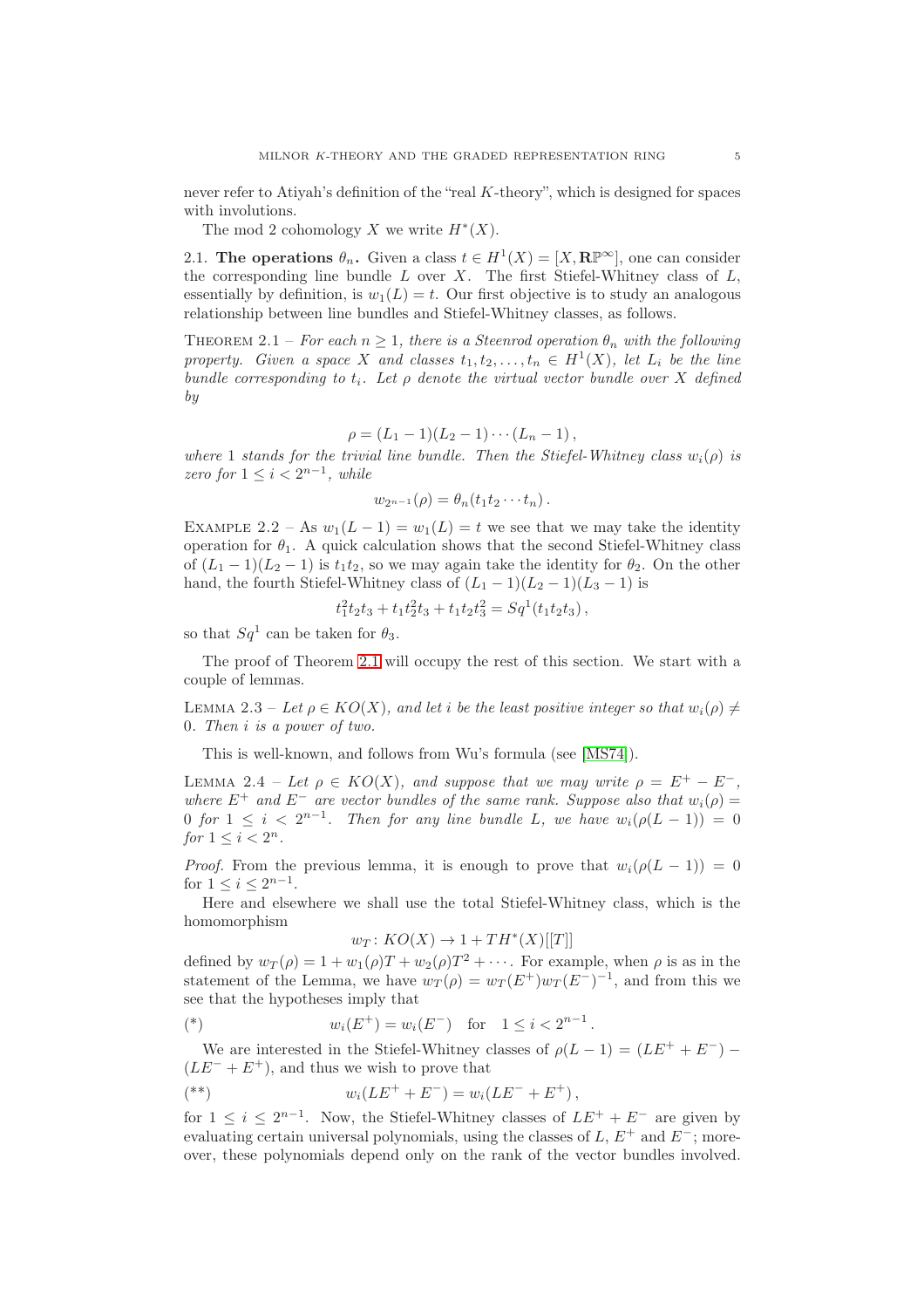As a result, it is clear from  $(*)$  that in degrees less than  $2^{n-1}$ , we would obtain the same result using  $LE^- + E^+$  instead. In other words, equation (\*\*) holds for  $1 \leq i < 2^{n-1}$ , and the only non-trivial calculation happens for  $i = 2^{n-1}$ .

In this degree, we have

$$
w_{2^{n-1}}(LE^+ + E^-) = w_{2^{n-1}}(LE^+) + w_{2^{n-1}}(E^-) + R_{\pm},
$$

where the last term is

$$
R_{\pm} = \sum_{p+q=2^{n-1}} w_p(LE^+) w_q(E^-) \, .
$$

In this sum the indices p and q are positive; arguing as above, we see that  $R_{\pm} = R_{\mp}$ , where  $R_{\pm}$  is defined by exchanging  $E^{+}$  and  $E^{-}$ , that is

$$
w_{2^{n-1}}(LE^{-} + E^{+}) = w_{2^{n-1}}(LE^{-}) + w_{2^{n-1}}(E^{+}) + R_{\mp}.
$$

The Lemma will be proved if we can establish that  $w_{2^{n-1}}(LE^+) + w_{2^{n-1}}(E^-) =$  $w_{2^{n-1}}(LE^{-}) + w_{2^{n-1}}(E^{+}).$ 

Let  $a = w_1(L)$ . Then the  $2^{n-1}$ -st Stiefel-Whitney class of  $LE^{\pm}$  is given by

$$
w_{2^{n-1}}(LE^{\pm}) = a^{2^{n-1}} + w_{2^{n-1}}(E^{\pm}) + P(a, w_1(E^{\pm}), \ldots, w_{2^{n-1}-1}(E^{\pm})),
$$

where P is a polynomial. So, using (\*) again, we see indeed that  $w_{2^{n-1}}(LE^+)$  +  $w_{2^{n-1}}(E^-)$  is left unchanged when  $E^+$  and  $E^-$  are exchanged. This concludes the  $\Box$ 

This Lemma gives us at once the easy part of Theorem [2.1:](#page-4-0) namely, proving that  $w_i(\rho) = 0$  for  $1 \leq i < 2^{n-1}$  is now achieved with a routine induction.

To go further, let us write  $\sigma_k$  for the k-th symmetric function in  $L_1, \ldots, L_n$ . computed in the ring  $KO(X)$ . We also write  $\sigma_0 = 1$ , the trivial line bundle, and we understand that  $\sigma_k = 0$  for  $k > n$ . Put

$$
E^{even} = \sum_{k \text{ even}} \sigma_k \quad \text{and} \quad E^{odd} = \sum_{k \text{ odd}} \sigma_k.
$$

The virtual bundle  $\rho$  as in the statement of the Theorem is then

$$
\rho=(-1)^n(E^{even}-E^{odd})\,.
$$

We have already established that  $w_i(E^{even}) = w_i(E^{odd})$  for  $1 \leq i < 2^{n-1}$ . Note that  $E^{even}$  and  $E^{odd}$  both have rank  $2^{n-1}$ , and that  $E^{even}$  contains a copy of the trivial line bundle  $\sigma_0$ ; as a result, we finally have  $w_{2n-1}(\rho) = w_{2n-1}(E^{odd})$ .

We can make this quite explicit. Indeed, if we put

$$
m_k = \prod_{1 \leq i_1 < i_2 < \dots < i_k \leq n} (t_{i_1} + t_{i_2} + \dots + t_{i_k}),
$$

then it is readily seen that

$$
w_{2^{n-1}}(E^{odd}) = \prod_{k \text{ odd}} m_k.
$$

The following Lemma gives an expansion of the right hand side. It is crucial to the proof of the Theorem, and indeed can be considered to lie at the core of the paper.

<span id="page-5-0"></span>LEMMA 2.5 – In the polynomial ring  $\mathbf{F}_2[t_1, \ldots, t_n]$ , one has the following identity:

$$
\prod_{k \text{ odd}} m_k = \sum_{2^{r_1}+\cdots+2^{r_n}=2^{n-1}} t_1^{2^{r_1}} t_2^{2^{r_2}} \cdots t_n^{2^{r_n}}.
$$

For example for  $n = 3$  this gives

$$
t_1t_2t_3(t_1+t_2+t_3) = t_1^2t_2t_3 + t_1t_2^2t_3 + t_1t_2t_3^2.
$$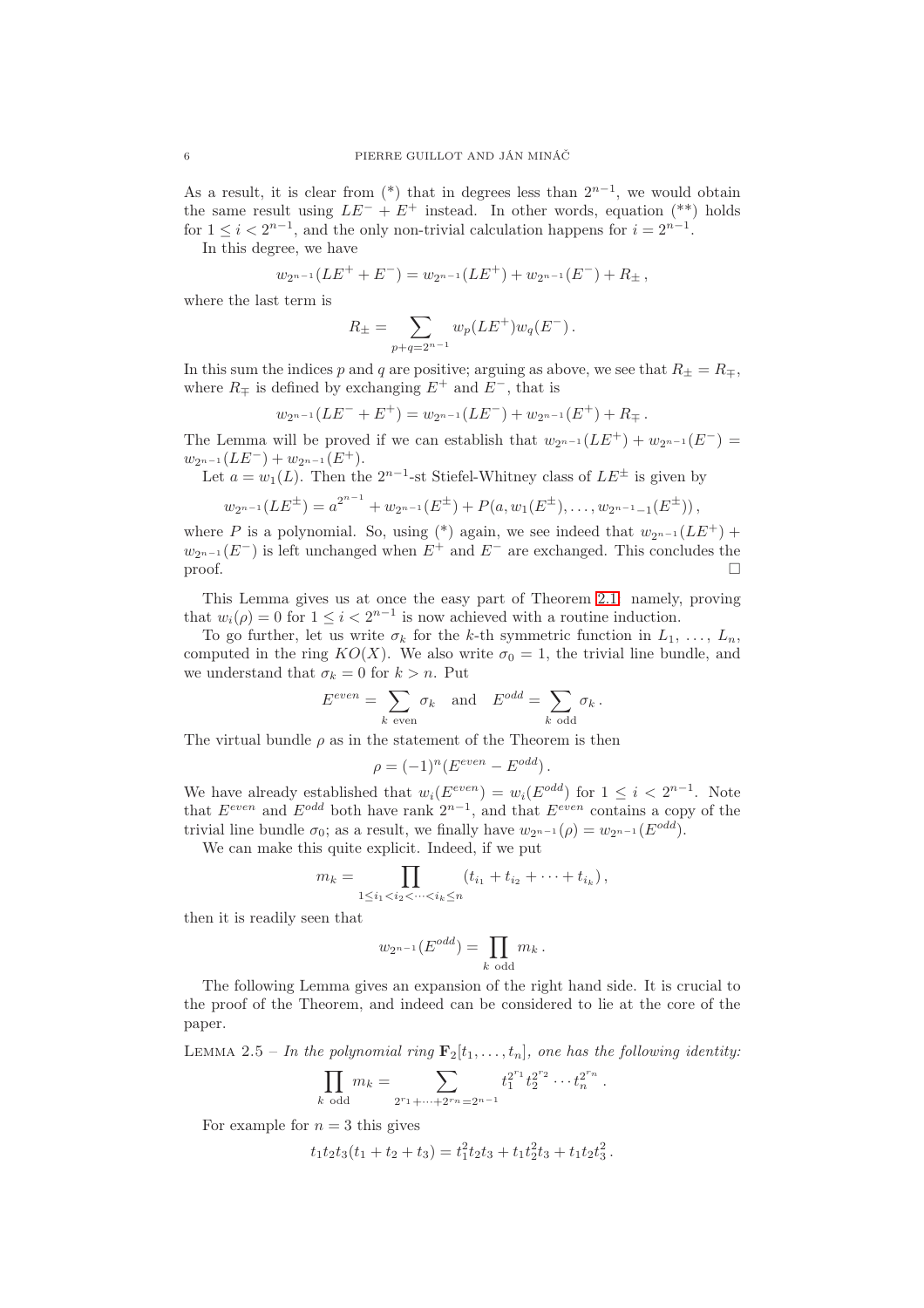Proof. Let P denote the polynomial on the right hand side, given as a sum. We write  $P(t_1 \leftarrow t_i)$  for  $P(t_i, t_2, t_3, \ldots, t_n)$ .

Consider a fixed term of the sum defining  $P(t_1 \leftarrow t_i)$ . If  $r_1 \neq r_i$ , then the sum will contain another term with  $r_1$  and  $r_i$  swapped; but this will be the same term because  $t_1 = t_i$  now, so they will cancel. The only terms remaining, for  $r_1 = r_i$ , will add up to

$$
\sum_{2^{r_2} + \dots + 2^{r_n} = 2^{n-1}} t_2^{2^{r_2}} \dots t_n^{2^{r_n}}.
$$
  

$$
r_i \ge 1
$$

The reason for  $r_i \geq 1$  is that  $2^{r_i}$  has really absorbed  $2^{r_1} + 2^{r_i} = 2 \cdot 2^{r_i} = 2^{r_i+1}$ . However, here is an elementary observation:  $2^{n-1} - 1$  cannot be written as the sum of  $n-2$  powers of 2. It follows that the condition  $r_i \geq 1$  is in fact automatically satisfied (otherwise  $2^{r_i} = 1$  and we have written  $1 + 2^{r_2} + \cdots + 2^{r_n} = 2^{n-1}$  which is impossible). Erase the condition  $r_i \geq 1$  in the sum above: the result now blatently is independent of i. So  $P(t_1 \leftarrow t_i) = P(t_1 \leftarrow t_j)$ , for any pair of indices i, j.

In particular, we see that

$$
P(t_1 \leftarrow t_i + t_j) = P(t_1 \leftarrow t_i) + P(t_1 \leftarrow t_j) = 0.
$$

As a result the polynomial P is divisible by  $(t_1 + t_i + t_j)$ . Of course the variable  $t_1$ can be replaced by any other, and likewise we see that P is divisible by  $(t_i + t_j + t_k)$ for any triple  $(i, j, k)$ . It is also easy to continue, for example

$$
P(t_1 \leftarrow t_{i_1} + t_{i_2} + t_{i_3} + t_{i_4}) = P(t_1 \leftarrow t_{i_1} + t_{i_2}) + P(t_1 \leftarrow t_{i_3} + t_{i_4}) = 0 + 0 = 0,
$$

so P is divisible by  $(t_1 + t_{i_1} + t_{i_2} + t_{i_3} + t_{i_4})$ . Pursuing the calculations in this fashion, we see that P is divisible by all the terms of  $m_k$  as long as k is odd. These terms are coprime in the ring  $\mathbf{F}_2[t_1, \ldots, t_n]$ , so P is divisible by their product, and a comparison of the degrees gives the result.

We can finally describe  $\theta_n$ . We are going to rely on Milnor's description of the dual <sup>A</sup><sup>∗</sup> of the Steenrod algebra, see [\[Mil58\]](#page-23-8). Recall that

(1)  $\mathcal{A}^*$  is polynomial on variables  $\xi_i$  in degree  $2^i - 1$ .

(2) For any space  $X$ , there is a map of rings

$$
\lambda^* \colon H^*(X) \to H^*(X) \otimes \mathcal{A}^*,
$$

such that, for any Steenrod operation  $\theta$  and element  $x \in H^*X$ , we can recover  $\theta x$ by evaluating  $\lambda^*(x)$  at  $\theta$ .

(3) For  $X = B\mathbb{Z}/2$ , whose cohomology is  $\mathbf{F}[t]$ , one has

$$
\lambda^*(t) = \sum t^{2^i} \otimes \xi_i.
$$

This allows the computation of  $\lambda^*(t_1 \cdots t_n)$  in our situation. If we define

$$
Sq(i_1, i_2, \ldots, i_k)
$$

to be the Steenrod operation dual to  $\xi_1^{i_1} \cdots \xi_k^{i_k}$ , we may put

$$
\theta_n = \sum Sq(i_1, \ldots, i_k)
$$

where the sum runs over all the elements which have degree  $2^{n-1} - n$ . We have then  $\theta_n(t_1 \cdots t_n) = P$ , where P is again the right-hand side in the identity of Lemma [2.5.](#page-5-0) This Lemma thus asserts that

$$
\theta_n(t_1\cdots t_n)=w_{2^{n-1}}(\rho)\,
$$

which concludes the proof of Theorem [2.1.](#page-4-0)

Remark 2.6. (a) The reader may compute  $\theta_n$  easily using the free computer algebra system Sage, simply by entering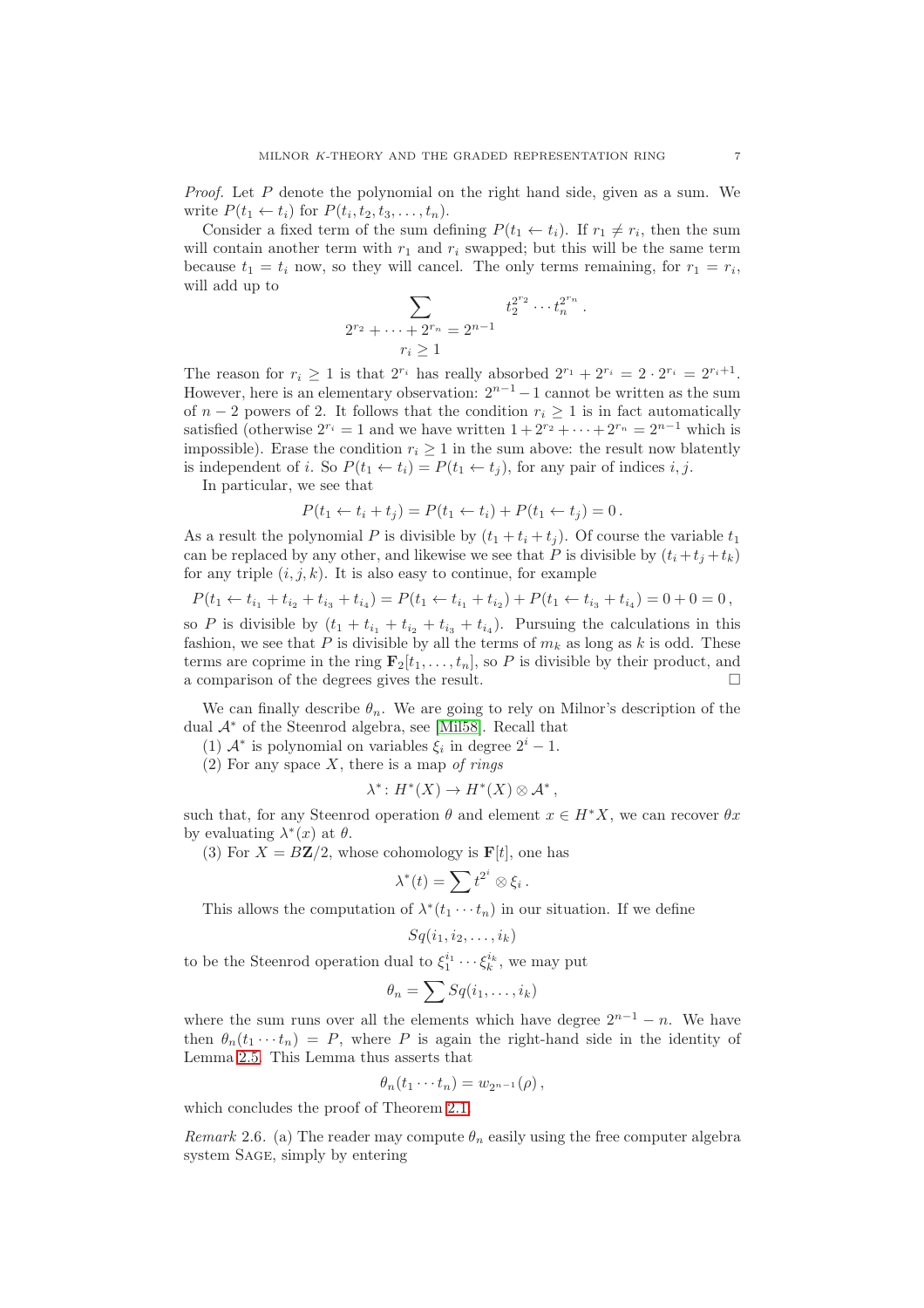| sage: A = SteenrodAlgebra(2, 'milnor') |  |                                                                               |
|----------------------------------------|--|-------------------------------------------------------------------------------|
|                                        |  | sage: theta= lambda n: sum(A. basis $(2^{(n-1)-n})$ ). basis ('serre-cartan') |

Subsequent calls to theta(n) will give the value of  $\theta_n$ , in terms of the  $Sq^k$ 's. The examples given in the Introduction were computed in this way.

(b) The operations  $\theta_n$  are not uniquely defined by the requirement that they satisfy Theorem [2.1.](#page-4-0) However with the above definition, the operations coincide, as announced in the Introduction, with those considered by Benson and Franjou in [\[BF91\]](#page-23-4), by Kuhn in [\[Kuh94\]](#page-23-5), and by Adams in [\[Ada92\]](#page-23-6). Furthermore, we want to point out the following alternative description. The Steenrod algebra  $A$  is a Hopf algebra, and is equipped with an antipode  $c: A \rightarrow A$ . It turns out that

$$
\theta_n = c(Sq^{2^{n-1}-n}),
$$

see §7, Corollary 6 in [\[Mil58\]](#page-23-8).

2.2. The ideal. Given any graded algebra  $A^*$ , we write  $A^*_{dec}$  for the subalgebra generated by the elements of degree 1.

PROPOSITION 2.7 – For any topological space X, let us put

$$
I_{dec} = \{ x \in H^*(X)_{dec} : \theta_{|x|}(x) = 0 \}.
$$

Then  $I_{dec}$  is an ideal in  $H^*(X)_{dec}$ .

Here  $|x|$  is the degree of x.

*Proof.* Let  $n = |x|$ , and assume that  $\theta_n(x) = 0$ . It is enough to prove that, for y of degree 1, we have  $\theta_{n+1}(xy) = 0$ .

The element  $x$  is a sum of products of  $n$  elements of degree 1, and by applying Theorem [2.1](#page-4-0) several times, we see that there exists some virtual vector bundle  $\rho$ over X such that  $\theta_n(x) = w_{2^{n-1}}(\rho)$ , while  $w_i(\rho) = 0$  for  $1 \leq i < 2^{n-1}$ . Here we rely on the observation that, if  $\rho_1$  and  $\rho_2$  are vector bundles such that the Stiefel-Whitney classes of *both*  $\rho_1$  and  $\rho_2$  vanish in degrees less than  $2^{n-1}$ , then the same can be said of the sum  $\rho_1+\rho_2$ , and moreover  $w_{2^{n-1}}(\rho_1+\rho_2) = w_{2^{n-1}}(\rho_1)+w_{2^{n-1}}(\rho_2)$ . Our assumption on x implies thus that  $w_{2^{n-1}}(\rho) = 0$ , so that, by Lemma [2.3,](#page-4-1) we have actually  $w_i(\rho) = 0$  for  $1 \leq i < 2^n$ .

A similar reasoning with xy shows that  $\theta_{n+1}(xy) = w_{2n}(\rho(L-1))$ , where L is the line bundle defined by y. Lemma [2.4](#page-4-2) guarantees that this Stiefel-Whitney class vanishes, thus establishing the Proposition.

We can make a stronger statement using the "splitting principle". This classical result states that, given a finite number of vector bundles  $E_1, \ldots, E_k$  over X, one can find a space Y with a map  $p: Y \to X$ , such that

(1) the map  $p^*: H^*(X) \to H^*(Y)$  is injective, and

(2) each of  $E_1, \ldots, E_k$  splits as a sum of line bundles, when pulled-back over Y. In particular, the classes  $p^*(w_i(E_j))$  all belong to  $H^*(Y)_{dec}$ . From this we obtain the following.

<span id="page-7-0"></span>COROLLARY 2.8 – Let  $W^*(X)$  denote the subring of  $H^*(X)$  generated by Stiefel-Whitney classes. Put

$$
\mathfrak{I}_X=\left\{x\in \mathcal{W}^*(X): \theta_{|x|}(x)=0\right\}.
$$

Then  $\mathfrak{I}_X$  is an ideal in  $\mathcal{W}^*(X)$ .

The canonical subquotient  $W^*(X)/\mathfrak{I}_X$  of  $H^*(X)$  will be one of our chief interests in the rest of the paper. The following Lemma states some of its easy but useful properties.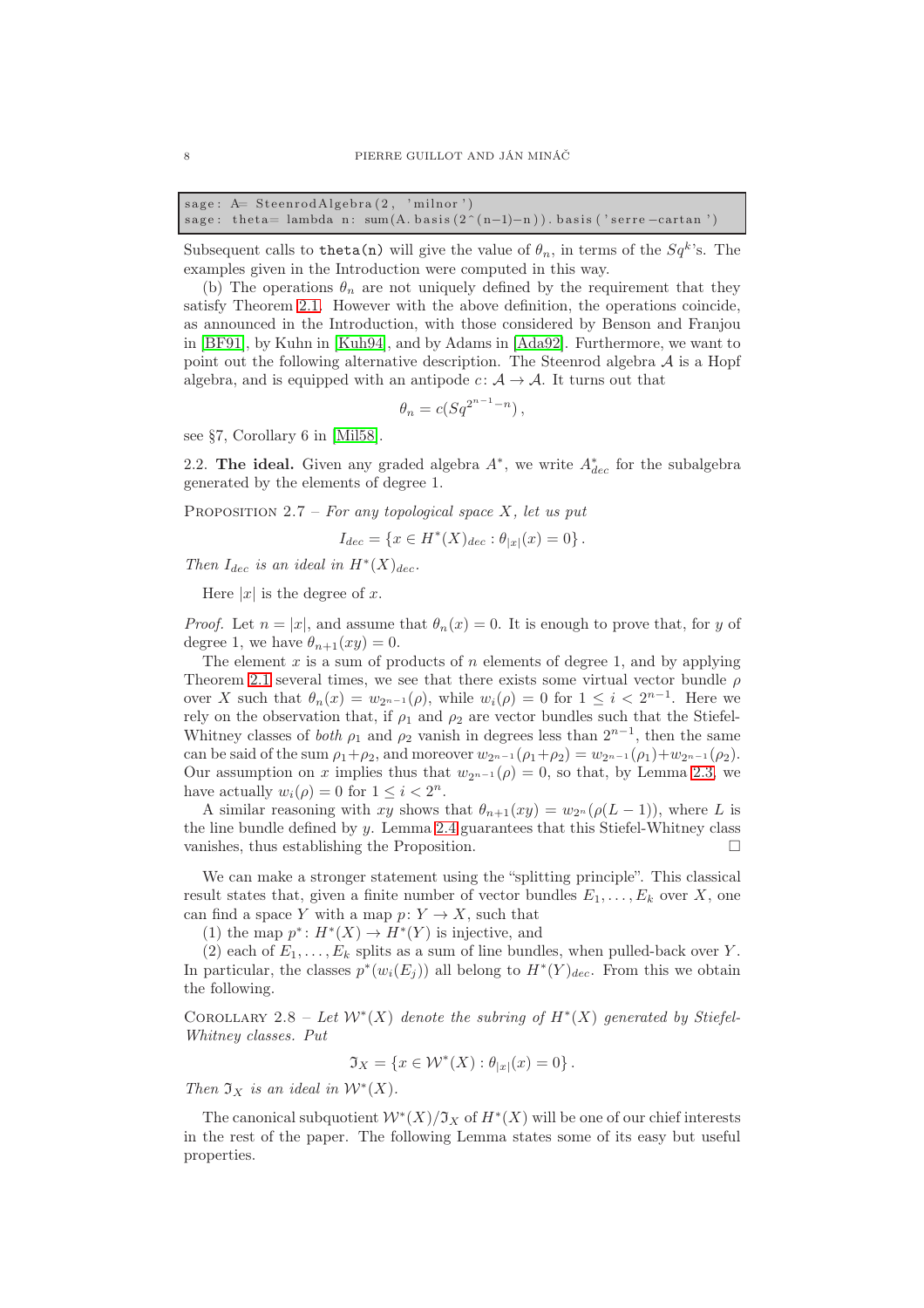<span id="page-8-0"></span>LEMMA 2.9 – Let  $f: Y \to X$  be any map. Then

(1) We have  $f^*(W^*(X)) \subset f^*(W^*(Y))$  and  $f^*(\mathfrak{I}_X) \subset f^*(\mathfrak{I}_Y)$ , so that there is an induced map  $f^{\sharp} \colon \mathcal{W}^*(X)/\mathfrak{I}_X \to \mathcal{W}^*(Y)/\mathfrak{I}_Y$ .

(2) If  $f^*$  is injective, so is  $f^{\sharp}$ .

Proof. Property (1) is obvious given the naturality of both Stiefel-Whitney classes and Steenrod operations. We turn to (2).

Suppose that  $f^*(x) = 0$ , so that  $f^*(x) \in \mathcal{T}_Y$ . By definition, this means that  $\theta_n(f^*(x)) = 0$ , where *n* is the degree of *x*. However, we have then  $f^*(\theta_n(x)) = 0$ so that  $\theta_n(x) = 0$  by injectivity of  $f^*$ , and we see that  $x \in \mathfrak{I}_X$ .

In what follows we shall be particularly interested in the case  $X = BG$ , the classifying space of the group G. In this situation we will use notation such as  $H^*(G)$ ,  $W^*(G)$  and  $\mathfrak{I}_G$ . Here is a first example.

<span id="page-8-1"></span>PROPOSITION 2.10 – Let  $G = (\mathbf{Z}/2)^r$  be elementary abelian of rank r. Then the cohomology ring  $H^*(G) = \mathcal{W}^*(G) = \mathbf{F}_2[t_1,\ldots,t_r]$  is polynomial, and the ideal  $\mathfrak{I}_G$ is generated by the elements  $t_i^2 t_j + t_i t_j^2$ , for  $1 \le i, j \le r$ .

Of course the statement about  $H^*(G)$  is classical. We point out that an equivalent formulation of the Proposition is that  $\mathfrak{I}_G$  is generated as an ideal by the kernel of  $Sq^1 = \theta_3$  viewed as a map  $H^3(G) \to H^4(G)$ .

Proof. We have

$$
Sq^1(t_i^2t_j + t_it_j^2) = t_i^2t_j^2 + t_i^2t_j^2 = 0,
$$

so certainly  $t_i^2 t_j + t_i t_j^2 \in \mathfrak{I}_G$ , as  $\theta_3 = Sq^1$ . Let J be the ideal generated by these elements, and let us prove that  $\mathfrak{I}_G = J$ . We have a succession of surjective maps

 $\mathbf{F}_2[t_1,\ldots,t_r] \longrightarrow H^*(G)/J \longrightarrow H^*(G)/\mathfrak{I}_G.$ 

Fix an interger n. It is clear that any two monomials in  $H<sup>n</sup>(G)$  are equal modulo  $J$  as soon as they are written with the same "alphabet", ie if they involve exactly the same variables. In order to exploit this, for any non-empty subset  $S$ of  $\{1, 2, \ldots, r\}$  of cardinality  $\leq n$  we pick a monomial  $x_S \in H^n(G)$  which involves the variables  $t_i$  for  $i \in S$  and no other; we also arrange so that only one variable is raised to a power greater than 1. Concretely, if  $S = \{i_1, \ldots, i_s\}$ , we may take  $x_S = t_{i_1}^{n-s+1} t_{i_2} \cdots t_{i_s}$ . We have observed that the elements  $x_S$ , for such subsets S, generate  $H^n(G)/J$ , and we shall prove now that they are linearly independent even in  $H^n(G)/\mathfrak{I}_G$ . It will follow that these elements form a basis of both  $H^n(G)/J$  and  $H^n(G)/\mathfrak{I}_G$ , and this being true for all n, we are compelled to conclude that  $\mathfrak{I}_G = J$ .

Examining the definitions, we see that we must establish that the elements  $\theta_n(x_S)$ are linearly independent in  $H^{2^{n-1}}(G)$ . So let us assume that we are given a zero linear combination, say

$$
(*)\qquad \sum_{S}\lambda_S\,\theta_n(x_S)=0\,.
$$

Fix a T, and let us prove that  $\lambda_T = 0$ . The identity (\*) takes place in a polynomial ring, so it is possible for us to set  $t_i = 0$  for  $i \notin T$ . From Lemma [2.5,](#page-5-0) we see that  $x_S$ and  $\theta_n(x_S)$  are written in the same "alphabet", and so the new identity we obtain only involves those subsets S such that  $S \subset T$ . What is more, the element  $\theta_n(x_T)$ is the only one whose monomials involve all the variables  $t_i$  for  $i \in T$ . It is thus clear that we have  $\lambda_T \theta_n(x_T) = 0$ .

It remains to prove that  $\theta_n(x_T) \neq 0$ . From the construction of  $x_T$ , we know that there is some variable, say  $t_i$ , which appears in  $x_T$  to the power one. Now set  $t_i = 1$ for  $i \in T$  if  $i \neq j$  (while maintaining  $t_i = 0$  for  $i \notin T$ ), and let us prove that  $\theta_n(x_T)$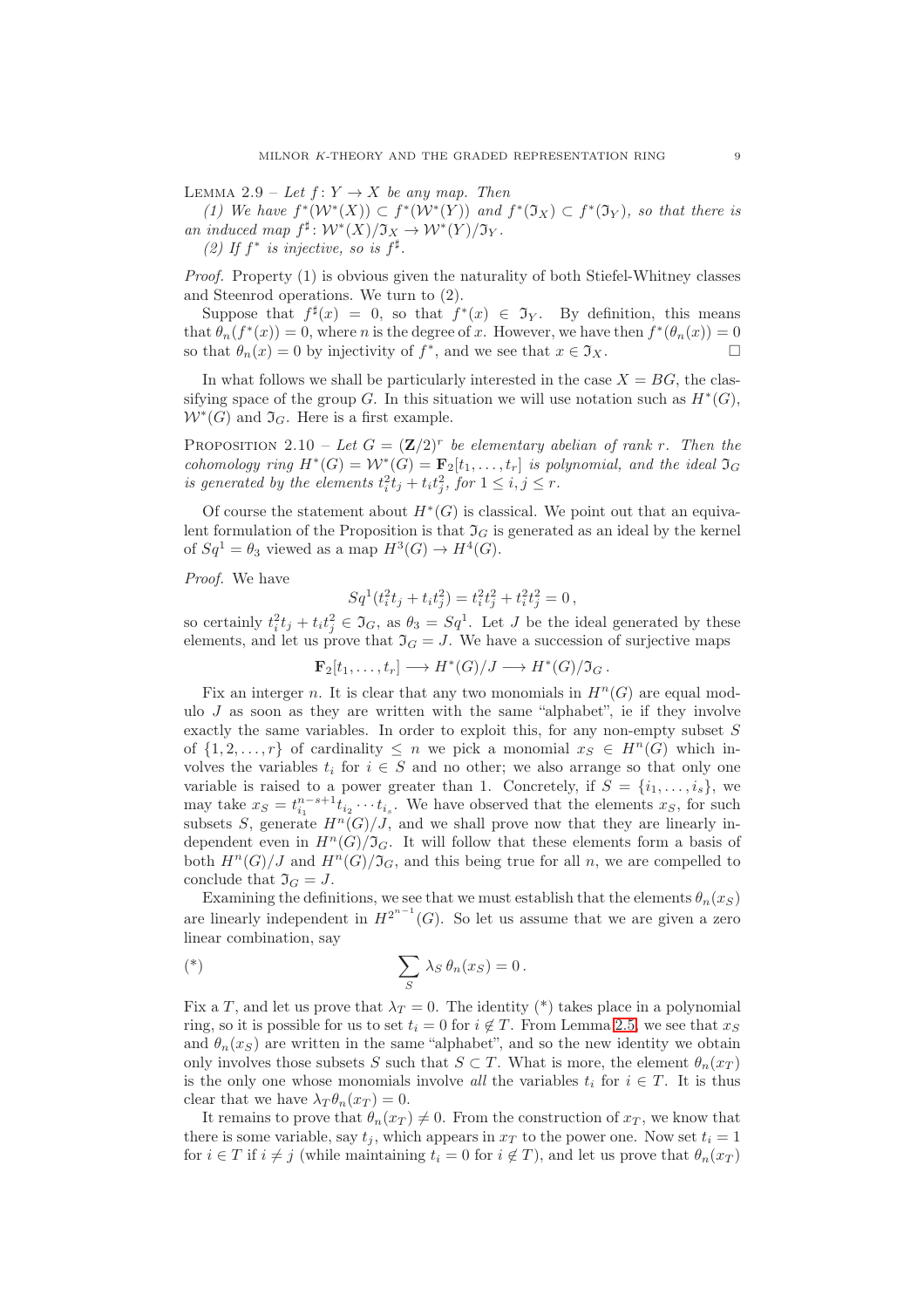is non-zero even then. Indeed, from the factorized expression for  $\theta_n(x_T)$  appearing in Lemma [2.5,](#page-5-0) we know that this element is a product of terms of the form

$$
m_k = (t_{i_1} + \cdots + t_{i_k})
$$

where k is odd, the indices  $i_1, \ldots, i_k$  are in T, and at most one of them is j. If there is no such index, then  $m_k = 1$  after the variables have been set to one; if there is such an index, then  $m_k = t_i$ . As a result  $\theta_n(x_T)$  is a power of  $t_i$ , and in particular it is not zero. It follows that  $\lambda_T = 0$  and the proof is complete.

Remark 2.11. This Proposition can also be deduced from Proposition 5.10 in [\[Kuh94\]](#page-23-5).

2.3. The universal example of  $BO^N_{\infty}$ . We will now compute the "universal" ideal  $\mathfrak{I}_N := \mathfrak{I}_{BO^N_{\infty}}$  for the space  $BO^N_{\infty}$  to be described next. This will give relations in the cohomology of any space.

Consider first the classifying space  $BO_n$  of the n-th compact orthogonal group  $O_n$ ; its cohomology is

$$
H^*(BO_n) = \mathbf{F}_2[w_1, w_2, \dots, w_n].
$$

There are inclusions maps  $O_n \to O_{n+1}$ , inducing maps  $BO_n \to BO_{n+1}$ , and we take  $BO_{\infty}$  to be the colimit of this diagram. We have thus

 $H^*(BO_{\infty}) = \lim H^*(BO_n) = \mathbf{F}_2[w_1, w_2, w_3, \ldots].$ 

Here we think of  $w_i$  as a generalized Stiefel-Whitney class, and indeed Corollary [2.8](#page-7-0) applies with  $W^*(BO_\infty) = H^*(BO_\infty)$ , as we readily see.

Next, take an integer N and consider the cartesian product  $BO^N_{\infty} = (BO_{\infty})^N$ . This space has projection maps  $p_i: BO_{\infty}^N \to BO_{\infty}$ , and we write  $w_j(p_i)$  for the class  $p_i^*(w_j)$ . The cohomology of  $BO^N_{\infty}$  is polynomial in all the classes  $w_j(p_i)$ , for  $1 \leq i \leq N$  and  $j \geq 1$ . In particular  $H^*(BO_{\infty}^N) = \mathcal{W}^*(BO_{\infty}^N)$  (in the same generalized sense as above).

Given any space X and vector bundles  $E_1, E_2, \ldots, E_N$  over X, we have classifying maps  $f_i: X \to BO_{\infty}$ , which we may combine into a map  $X \to BO_{\infty}^N$ . The Stiefel-Whitney classes of the bundle  $E_i$  are pulled back from the classes  $w_j(p_i)$ , so the relations in  $\mathfrak{I}_N$  will yield relations in  $\mathfrak{I}_X$ .

Let us now state the result. It is somehow easier to give a presentation for  $H^*(BO_{\infty}^N)/\mathfrak{I}_N$ .

PROPOSITION 2.12 – The ring  $H^*(BO^N_{\infty})/\mathfrak{I}_N$  is generated by the classes  $w_{2^j}(p_i)$ , for  $1 \leq i \leq N$  and  $j \geq 0$ . These are subject to the relations

(\*) 
$$
w_{2^{j_1}}(p_{i_1})\cdots w_{2^{j_s}}(p_{i_s})=w_{2^{k_1}}(p_{\ell_1})\cdots w_{2^{k_t}}(p_{\ell_t})
$$

whenever the two sides of  $(*)$  have the same degree and involve exactly the same variables.

Moreover, for any integer  $n$ , let the binary expansion of  $n$  be

$$
n=\sum_{k\geq 0} a_k 2^k.
$$

Then the class  $w_n(p_i)$  is given in  $H^*(BO_{\infty}^N)/\mathfrak{I}_N$  by

$$
(*)\qquad w_n(p_i) = \prod_{k \geq 0} w_{2^k}(p_i)^{a_k}.
$$

In other words, the ideal  $\mathfrak{I}_N$  is generated by the relations (\*) and (\*\*). It follows that, for any vector bundle  $E$  over any space  $X$  whatsoever, we will always have such relations as  $w_5(E) = w_1(E)w_4(E)$  modulo  $\mathfrak{I}_X$  (relation of type  $(**)$ ); and if F is any other vector bundle over X, the relation  $w_1(E)w_2(F)^2 = w_1(E)^3w_2(F)$ modulo  $\mathfrak{I}_X$  always holds (relation of type  $(*)$ ).

Let us also state a general consequence.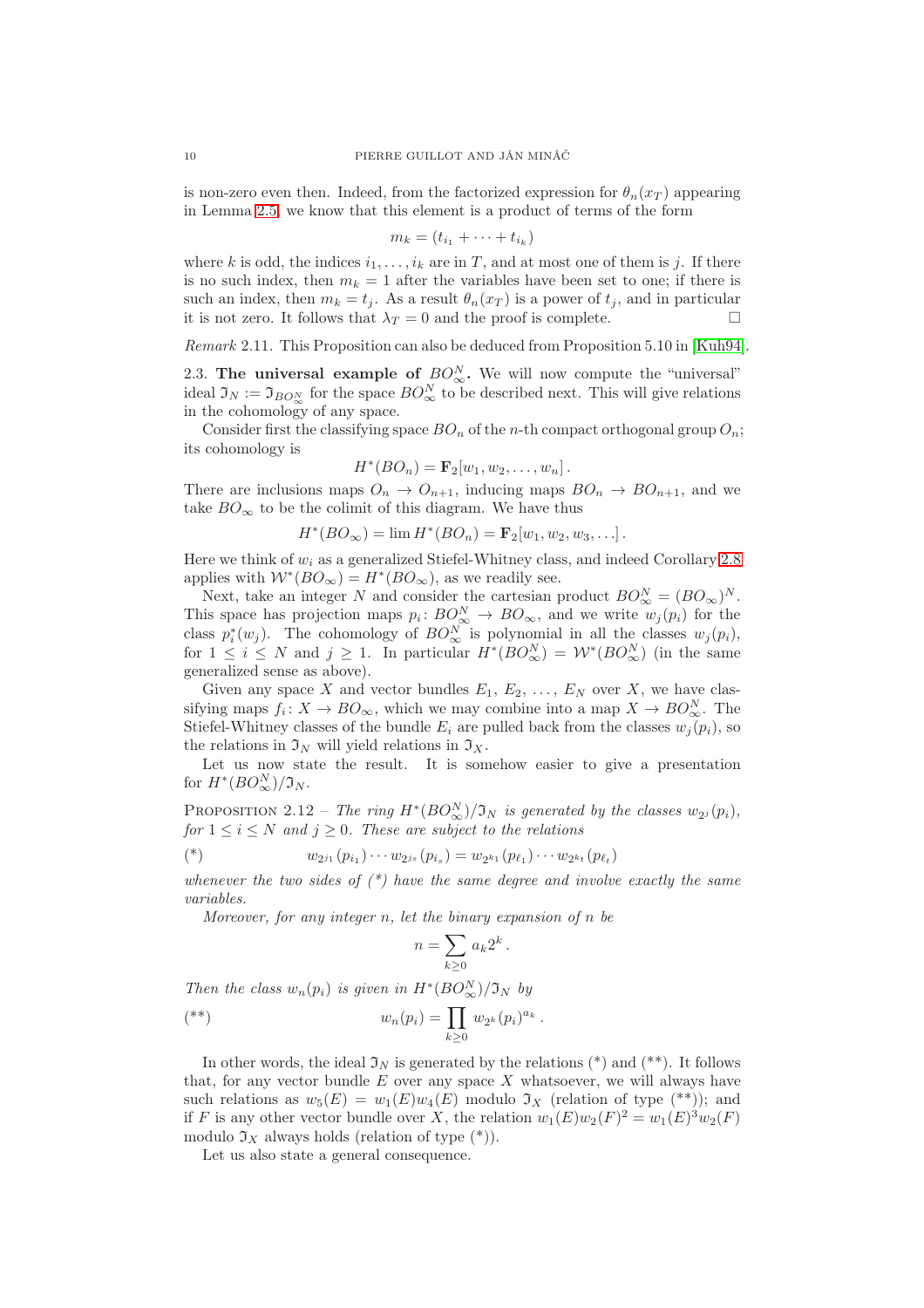<span id="page-10-1"></span>COROLLARY 2.13 – Let X be a space such that  $W^*(X)$  is generated by finitely many Stiefel-Whitney classes. Then there exists a constant C such that

$$
\dim_{\mathbf{F}_2} \mathcal{W}^n(X)/\mathfrak{I}_X \leq C
$$

for all  $n \geq 0$ .

Proof of the Corollary. By the Proposition, there are no more monomials in the Stiefel-Whitney classes in a given degree than ways of picking a subset of the set of variables.  $\Box$ 

We turn to the proof of the Proposition. We provide details for the case  $N = 1$ only, for the general case simply involves more complicated notation. Note that the cohomology of  $BO_{\infty}$  agrees with that of  $BO_m$  in degrees  $\lt m$ , and it will be technically easier to work with such a space  $BO<sub>m</sub>$  with m large enough. So for the duration of this proof, the symbol  $\infty$  will stand for a conveniently large integer.

The group  $O_{\infty}$  has a distinguished elementary abelian subgroup  $T = (\mathbf{Z}/2)^{\infty}$ , given by the diagonal matrices with entries  $\pm 1$ . Moreover the map

$$
H^*(BO_{\infty}) \longrightarrow H^*T = \mathbf{F}_2[t_1, \dots, t_{\infty}]
$$

is injective, and sends  $w_i$  to the *i*-th symmetric function in the variables  $t_1, \ldots, t_{\infty}$ . From Lemma [2.9,](#page-8-0) the ideal  $\mathfrak{I}_N$  is the kernel of the map  $H^*(BO_\infty) \to H^*(T)/\mathfrak{I}_T$ .

The ring  $H^*(T)/\mathfrak{I}_T$  is given by Proposition [2.10.](#page-8-1) We see that in degree n, it has a basis in bijection with the non-empty subsets of  $\{1, 2, \ldots, \infty\}$  of cardinality  $\leq n$ . Given such a subset I, we write  $t_{I,n}$  for the corresponding element. Note that the multiplication is given by the rule

$$
t_{I,n}t_{J,m}=t_{I\cup J,n+m}.
$$

We also put

$$
t_{i,n}=\sum_{\#I=i}t_{I,n}\,.
$$

In this notation, the image of  $w_i$  is  $t_{i,i}$ . We need to work out the product of  $w_i$ and  $w_i$ , and this is a priori given by

$$
t_{i,i}t_{j,j} = \left(\sum_{\#I=i} t_{I,i}\right) \left(\sum_{\#J=j} t_{J,j}\right)
$$
  
= 
$$
\sum_{\#I=i, \#J=j} t_{I\cup J,i+j}
$$
  
= 
$$
\sum_{k\geq 1} \sum_{\#K=k} \alpha_{i,j,k} t_{K,i+j}.
$$

This equality defines the number  $\alpha_{i,j,k}$ , which is clearly the number of ways of writing a set with k elements as a union  $I \cup J$ , where I has i elements and J has j elements. Luckily, we are considering  $\alpha_{i,j,k}$  mod 2, and the formula above can be drastically simplified.

<span id="page-10-0"></span>LEMMA 2.14 – Given i and j, there is one and only one integer k such that  $\alpha_{i,j,k}$ is odd. Moreover  $k$  is given by the following recipe. Writing the binary expansions

$$
i = \sum_{s \ge 0} a_s 2^s
$$
 and  $j = \sum_{s \ge 0} b_s 2^s$ ,

then  $k$  is given by

$$
k = \sum_{s \geq 0} \max(a_s, b_s) 2^s.
$$

This number will be written  $i$  OR  $j$ .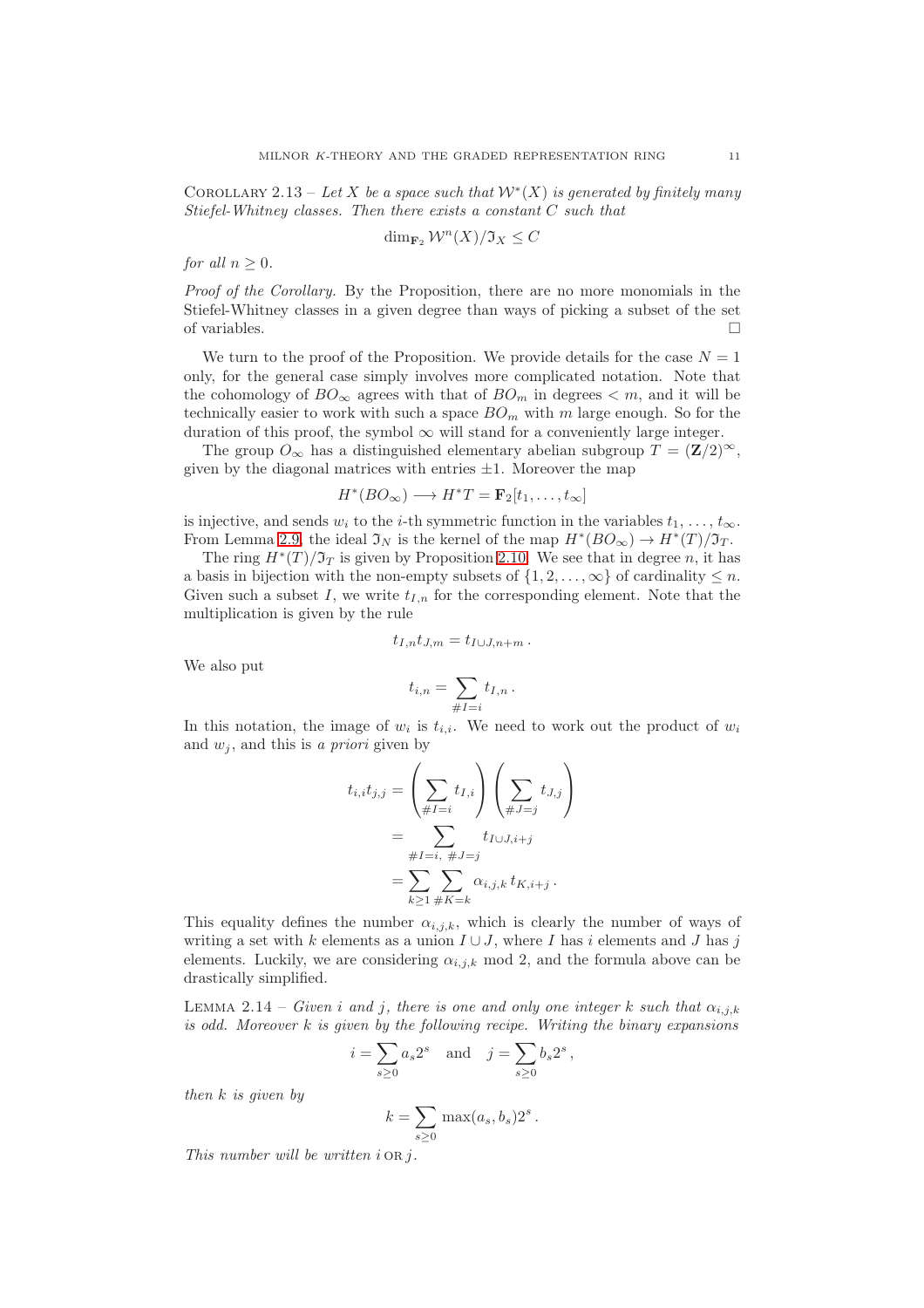We point out that the notation  $i \circ R j$  is very common in computer science; it reminds the reader that a given "bit" of  $i$  or  $j$  is set to 1 when the corresponding bit of i is 1 or the corresponding bit of j is 1. The operation  $i, j \mapsto i$  OR j is commutative and associative.

*Proof of Lemma [2.14.](#page-10-0)* For any integer  $n$  whose binary expansion is

$$
n = \sum_{s \ge 0} a_s 2^s,
$$

we note

$$
supp(n) = \{s : a_s \neq 0\},\,
$$

and call it the support of n. The number  $i \in \mathbb{R}$  is characterized as the only integer whose support is  $supp(i) \cup supp(j)$ .

Elementary combinatorics reveal that, when  $\max(i, j) \leq k \leq i + j$ , the number  $\alpha_{i,j,k}$  is given by

$$
\alpha_{i,j,k} = \binom{k}{i} \binom{i}{k-j}
$$
  
= 
$$
\binom{k}{j} \binom{j}{k-i}
$$
  
= 
$$
\frac{k!}{(k-i)!(k-j)!(i+j-k)!}.
$$

(For other values of k, we have  $\alpha_{i,j,k} = 0$  trivially.) Now we rely on an elementary observation, which dates back to Kummer (see [\[Kum75\]](#page-23-9), pp 507-508):

$$
\binom{n}{m} \text{ is odd} \quad \Longleftrightarrow \quad \text{supp}(m) \subset \text{supp}(n) \, .
$$

It appears that  $\alpha_{i,j,k}$  is odd precisely when the following two conditions are satisfied:

(a)  $supp(j) \subset supp(k)$ ,

(b)  $\text{supp}(k - j) \subset \text{supp}(i)$ .

Note that whenever (a) holds, we have  $supp(k - j) = supp(k) \setminus supp(j)$ . From this it is clear that (a) and (b) together are equivalent to the condition supp $(k)$  =  $\text{supp}(i) \cup \text{supp}(j).$ 

We now see that the following relation holds in  $H^*T/\mathfrak{I}_T$ :

$$
t_{i,i}t_{j,j}=t_{i\text{ or }j,i+j}.
$$

If follows that

$$
w_{i_1} w_{i_2} \cdots w_{i_k} = t_{i_1 \text{ or } i_2 \text{ or } \cdots \text{ or } i_k, i_1 + i_2 + \cdots + i_k},
$$

and that

$$
w_{i_1}w_{i_2}\cdots w_{i_k}=w_{j_1}w_{j_2}\cdots w_{j_\ell}
$$

whenever  $i_1 + \cdots + i_k = j_1 + \cdots + j_\ell$  and  $i_1 \text{ OR } \cdots \text{ OR } i_k = j_1 \text{ OR } \cdots \text{ OR } j_\ell$ . In particular, we have

 $w_{2^{j_1}} \cdots w_{2^{j_s}} = w_{2^{k_1}} \cdots w_{2^{k_t}}$ 

whenever the degrees on both sides are equal and

{2

$$
2^{j_1}, \ldots, 2^{j_s} = \{2^{k_1}, \ldots, 2^{k_t}\}.
$$

That is, the relations (\*) hold. The relations (\*\*) are equally clear at this point.

Let  $J$  be the ideal generated by  $(*)$  and  $(**)$ . To finish the proof, we need to show that  $H^*(BO^N_{\infty})/J$  injects into  $H^*(T)/\mathfrak{I}_T$ . However, this is obvious, and follows from the fact that the elements  $t_{i,n}$  for different values of i are linearly independent.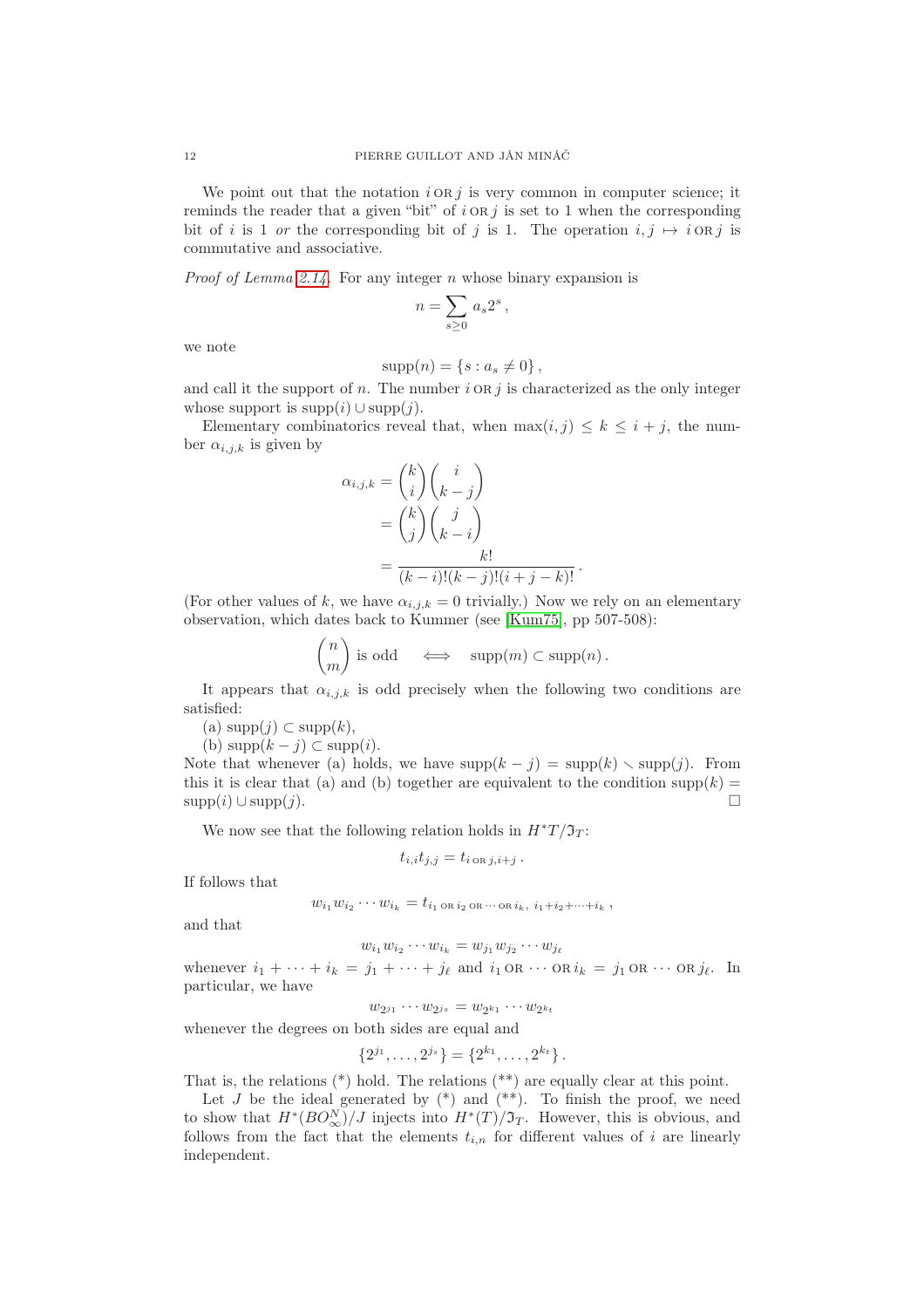# 3. Graded K-theory & Graded representation rings

<span id="page-12-0"></span>We start this section by recalling the definition of the  $\gamma$ -filtration on a general  $\lambda$ ring. Next we consider, as first examples, the representation rings of some finite groups. Then we prove the existence of a "character", that is a ring homomorphism, between the graded ring associated to the K-theory of real vector bundles over a topological space, and the subquotient of its cohomology defined in the previous section.

3.1. Grothendieck's construction. Let us give some recollections about the  $\gamma$ filtration, which is due to Grothendieck. Details may be found in [\[FL85\]](#page-23-2), [\[AT69\]](#page-23-1).

The general setting is that of a  $\lambda$ -ring K with augmentation  $\varepsilon: K \to \mathbf{Z}$  (in older terminology,  $\lambda$ -rings were called "special  $\lambda$ -rings"). So for each  $n \geq 0$  there is a map  $\lambda^n: K \to K$ , such that for each  $x \in K$  one has  $\lambda^0(x) = 1$ ,  $\lambda^1(x) = x$ , and all the identities presented in the references above. The kernel of  $\varepsilon$  is denoted I and called the augmentation ideal.

The  $\gamma$ -operations are then defined by

$$
\gamma^{n}(x) = \lambda^{n}(x + n - 1),
$$

for  $x \in K$ . For  $n \geq 1$ , let  $\Gamma^n$  be the abelian subgroup of K generated by all elements of the form

 $\gamma^{k_1}(x_1)\gamma^{k_2}(x_2)\cdots \gamma^{k_s}(x_s)$  with  $\sum k_i \geq n$ ,

where each  $x_i$  belongs to I. One checks that each  $\Gamma^n$  is an ideal in K, that  $\Gamma^{n+1} \subset$  $\Gamma^n$ , and that  $\Gamma^1 = I$ . Writing  $\Gamma^0$  for K itself, one can then consider the associated graded ring

$$
\operatorname{gr} K = \Gamma^0 / \Gamma^1 \oplus \Gamma^1 / \Gamma^2 \oplus \Gamma^2 / \Gamma^3 \oplus \cdots,
$$

where  $\Gamma^0/\Gamma^1 = K/I \cong \mathbf{Z}$ .

Now for  $x \in K$  and  $i \ge 1$  we write  $c_i(x)$  for the class of  $\gamma^i(x - \varepsilon(x))$  in  $\Gamma^i/\Gamma^{i+1}$ . The properties of the operations  $\lambda^i$  on K imply the simple statement that those classes  $c_i(x)$  satisfy all the familiar axioms of *Chern classes*; and indeed we shall call them the algebraic Chern classes. This may be the place to point out that, in spite of the many references to algebraic topology in this paper, we will never mention the topological Chern classes, and a notation such as  $c_i(x)$  is always understood in the graded ring associated to a  $\lambda$ -ring.

The typical example of  $\lambda$ -ring for us will be the K-theory of real vector bundles over a topological space on the one hand, and the representation ring  $R(G, \mathbf{k})$  of a finite group G over a field **k** on the other hand. When  $\mathbf{k} = \mathbf{R}$ , we note that a real representation of  $G$  defines a real vector bundle over the classifying space  $BG$ , thus yielding a map of  $\lambda$ -rings

$$
R(G, \mathbf{R}) \longrightarrow KO(BG),
$$

which in turn induces a map

$$
\operatorname{gr} R(G,\mathbf{R}) \longrightarrow \operatorname{gr} KO(BG).
$$

3.2. Elementary examples. It is our intention to advertise the rings  $gr R(G, \mathbf{k}),$ and encourage further investigations by our readers. Computations with these have a cohomological flavour, although the results are interestingly different. Let us start with a couple of general statements.

<span id="page-12-1"></span>LEMMA 3.1 – Let G be a finite group. Then the group  $\operatorname{gr}^1 R(G, \mathbf{k})$  is isomorphic to the group of 1-dimensional representations of  $G$  over  $\bf{k}$ , under the tensor product operation. Moreover the isomorphism is given by the first Chern class.

*Proof.* This follows from Theorem 1.7, Chapter III, in [\[FL85\]](#page-23-2).  $\Box$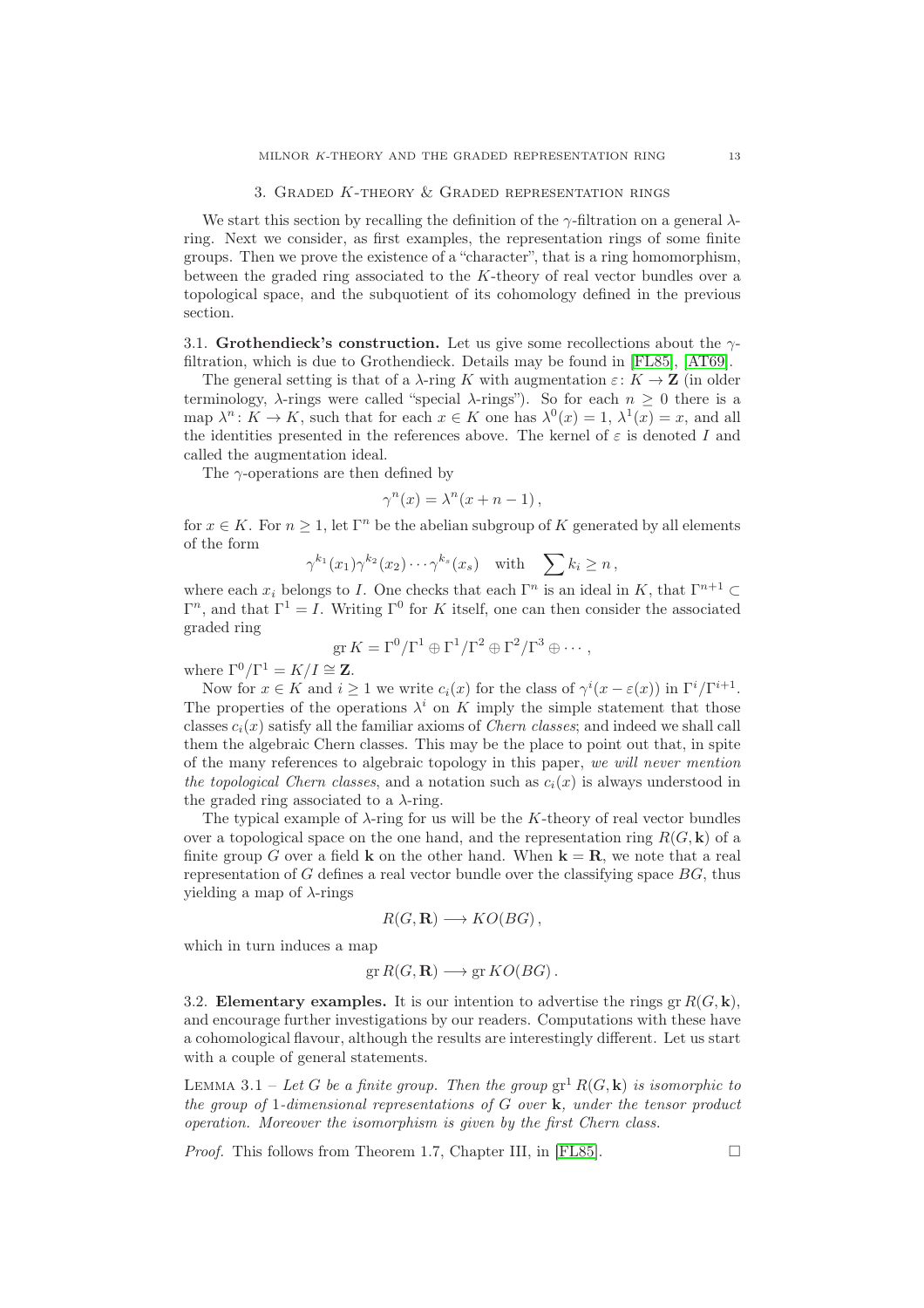<span id="page-13-0"></span>LEMMA 3.2 – Let G be finite, and assume that the characteristic of  $\bf{k}$  is 0. Then for  $n \geq 1$ , the group  $gr^n R(G, \mathbf{k})$  is torsion. More precisely, if the order of G is  $|G|$ , then  $gr^n R(G, \mathbf{k})$  is killed by  $|G|^n$ .

Thus the ring gr  $R(G, \mathbf{k}) \otimes \mathbf{Q}$  is isomorphic to  $\mathbf{Q}$  concentrated in degree 0. The early investigations of the Grothendieck filtration focused on gr  $K \otimes \mathbf{Q}$  (in particular in the case when  $K = KO(X)$ , the K-theory of an algebraic variety), which the Lemma shows is not interesting for  $K = \text{gr } R(G, \mathbf{k})$ . This may account for the lack of attention paid to these rings so far. We shall give several examples showing that  $gr R(G, \mathbf{k})$  is far from trivial.

*Proof.* We make use of the *Adams operations*  $\Psi^k$ , which are defined in any  $\lambda$ -ring. When  $\chi$  is the character of a representation, then  $\Psi^k \chi(g) = \chi(g^k)$ , for  $g \in G$ . So for  $k = |G|$ , we see that  $\Psi^{|G|} \chi = \chi(1)$  (copies of the trivial representation). In particular  $\Psi^{[G]}\chi$  depends only on the degree of  $\chi$ , and so  $\Psi^{[G]}x = 0$  for  $x \in I$ , the augumentation ideal. A *fortiori*, the operation  $\Psi^{|G|}$  is zero on  $\Gamma^n$ .

However, we have for  $n \geq 1$  and  $x \in \Gamma^n$  the relation

$$
\Psi^k x = k^n x \mod \Gamma^{n+1},
$$

see Proposition III, 3.1 in [\[FL85\]](#page-23-2). The result follows.

<span id="page-13-1"></span>COROLLARY  $3.3$  – Let the number of irreducible representations of the finite group G over **k** be  $c + 1$ . Then for  $n \geq 1$  the group  $\Gamma^n$  is isomorphic to  $\mathbb{Z}^c$  as an abelian group, and consequently the group  $gr^n R(G, \mathbf{k})$  is generated by c elements.

*Proof.* The group  $R(G, \mathbf{k})$  is isomorphic to  $\mathbf{Z}^{c+1}$ , so the result is certainly true for  $\Gamma^1 = I$ . Moreover, the fact that  $\Gamma^n / \Gamma^{n+1}$  is torsion indicates that  $\Gamma^{n+1}$  has the same rank as  $\Gamma^n$ .  $n$ .

Let us start giving concrete calculations.

<span id="page-13-2"></span>PROPOSITION 3.4 – Suppose  $G = C_N$  is cyclic of order N, and assume that **k** is algebraically closed, of characteristic prime to N. Then

$$
\operatorname{gr} R(G, \mathbf{k}) = \frac{\mathbf{Z}[c_1(\rho)]}{(Nc_1(\rho))},
$$

for some 1-dimensional representation  $\rho$ .

In particular for each  $n \geq 1$  we have  $gr^n R(G, \mathbf{k}) = \mathbf{Z}/N$ , generated by  $c_1(\rho)^n$ . Thus the graded representation ring in this case is abstractly isomorphic to the ring  $H^{2*}(G, \mathbf{Z})$ .

*Proof.* The irreducible representations are 1,  $\rho$ ,  $\rho^2$ , ...,  $\rho^{n-1}$ . We have  $c_1(\rho^k)$  =  $kc_1(\rho)$  (Lemma [3.1\)](#page-12-1). From the definitions, we see that gr  $R(G, \mathbf{k})$  is thus generated by  $c_1(\rho)$ , and from the relation  $\rho^N = 1$  we see that  $N c_1(\rho) = 0$ . We need to show that there are no further relations. So we consider an integer d such that  $dc_1(\rho)^n =$ 0, and we will show that N divides d. This will show that  $gr^n R(G, \mathbf{k})$  is no smaller than  $\mathbf{Z}/N$ .

It is an easy general fact that, when all the irreducible representations of G are 1-dimensional, then  $\Gamma^n = I^n$ , the *n*-th power of the augmentation ideal. Now, we have  $R(G, \mathbf{k}) = \mathbf{Z}[\rho]/(\rho^N - 1)$ , and it is easy to see that I is the ideal generated by  $\rho - 1$ , so that  $I^n$  is generated by  $(\rho - 1)^n$ .

Write  $x = c_1(\rho) = \rho - 1$  for simplicity. The relation  $dx^n = 0$  in  $\Gamma^n/\Gamma^{n+1}$  lifts to  $dx^n = P(x)x^{n+1}$  in  $R(G, \mathbf{k})$  for a polynomial P, and in turn we may write this in the form

$$
dx^{n} = P(x)x^{n+1} + Q(x)[(1+x)^{N} - 1]
$$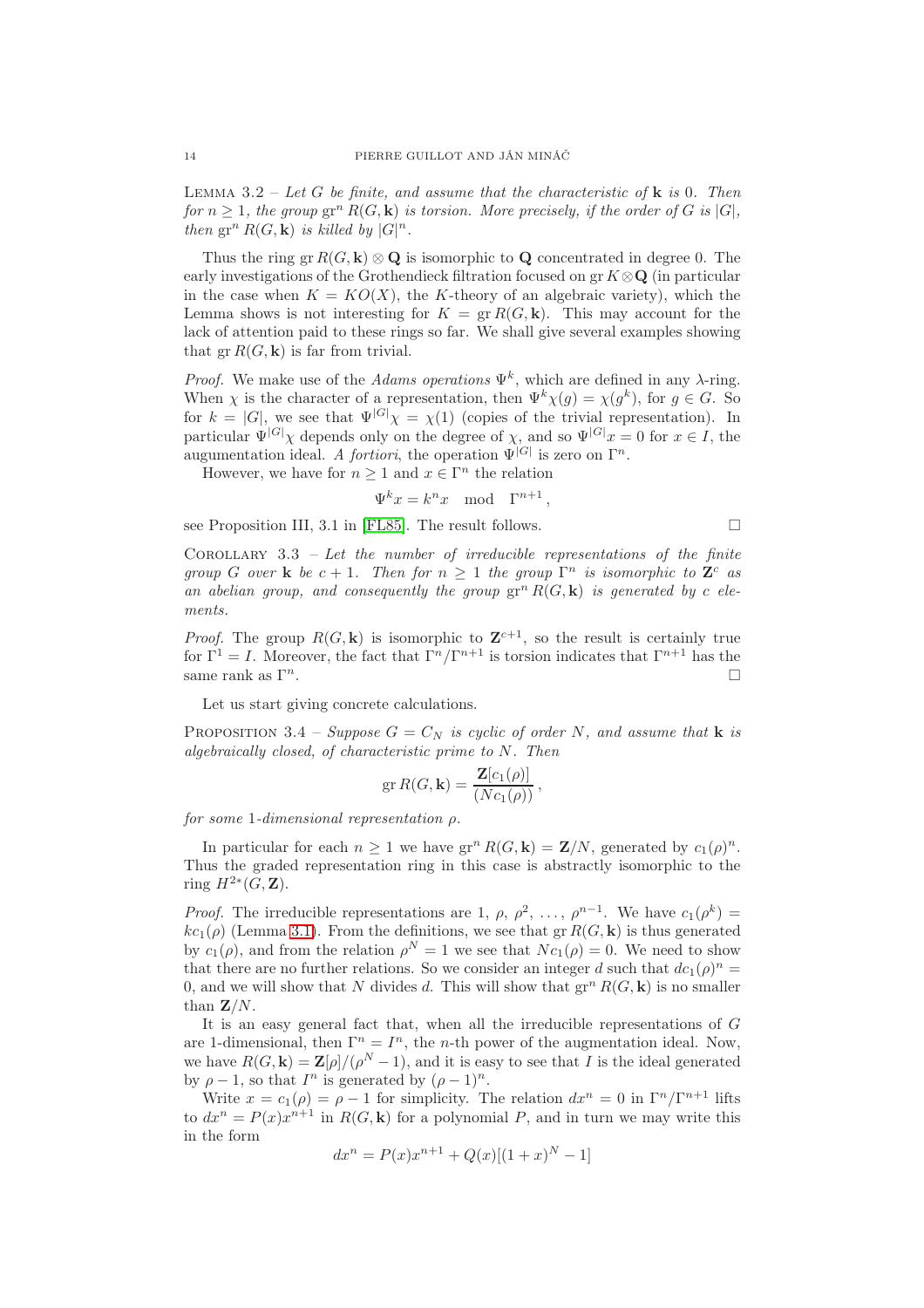in  $\mathbb{Z}[x]$ . If  $n > 1$  then we may look at the terms of degree 1 on each side, and deduce that  $Q(0) = 0$ . So we may divide the equation by x and obtain a similar one with n replaced by  $n-1$ . So we go all the way down to  $n=1$ . In this case

$$
dx = P(x)x^{2} + Q(x)[(1+x)^{N} - 1],
$$

and by looking at the terms of degree 1 we see that  $d = Q(0)N$ , which was what we wanted.  $\square$ 

Now let us see how changing the field k affects the results.

<span id="page-14-0"></span>PROPOSITION 3.5 – Let  $G = C_N$  be cyclic of order N, and let  $\mathbf{k} = \mathbf{R}$ . Then  $(1)$  If N is odd, one has

$$
\operatorname{gr} R(G,\mathbf{R}) \otimes \mathbf{F}_2 = \mathbf{F}_2,
$$

concentrated in degree 0.

(2) If  $N = 2m$  with m odd, then

$$
\operatorname{gr} R(G,\mathbf{R}) \otimes \mathbf{F}_2 = \mathbf{F}_2[c_1(\varepsilon)],
$$

for some 1-dimensional representation  $\varepsilon$ .

(3) If  $N = 2m$  with m even, then

$$
\operatorname{gr} R(G,\mathbf{R}) \otimes \mathbf{F}_2 = \frac{\mathbf{F}_2[c_1(\varepsilon),c_2(r)]}{(c_1(\varepsilon)^2)},
$$

where  $\varepsilon$  is 1-dimensional, and r is 2-dimensional.

*Proof.* The case (1) follows from Lemma [3.2.](#page-13-0) Assume  $N = 2m$ . The case  $m = 1$ was already considered in the previous Proposition, since  $R(C_2, \mathbf{R}) = R(C_2, \mathbf{C})$ , so we assume  $m > 1$ .

In this proof we work with characters rather than representations. The irreducible characters of G over C are 1,  $\rho$ ,  $\rho^2$ , ...,  $\rho^{N-1}$  as above. Put  $r_k = \rho^k + \rho^{-k}$ and  $\varepsilon = \rho^m$ ; in particular  $r_0 = 2$  (two copies of the trivial character) and  $r_m = 2\varepsilon$ . The group G has  $m + 1$  irreducible real characters, namely  $r_k$  for  $1 \leq k \leq m - 1$ , together with  $\varepsilon$  and the trivial character. When talking about the characters  $r_k$ the indices will always be understood modulo N.

The relation  $c_1(r) = c_1(\det(r))$  always holds (it follows from the axioms for Chern classes). Thus we see that  $c_1(r_k) = 0$ . Moreover one checks immediately that

$$
r_kr_\ell=r_{k+\ell}+r_{k-\ell}.
$$

We have  $c_2(r_{k+\ell} + r_{k-\ell}) = c_2(r_{k+\ell}) + c_2(r_{k-\ell})$ , while  $c_2(r_kr_\ell) = 2(c_2(r_k) + c_2(r_\ell))$ 0 (since we have tensored with  $\mathbf{F}_2$ ). We draw

$$
c_2(r_{k+\ell})=c_2(r_{k-\ell}).
$$

For  $\ell = 1$  this shows that  $c_2(r_k)$  depends only on the parity of k; for k even we thus have  $c_2(r_k) = c_2(r_0) = 0$ , while for k odd we have  $c_2(r_k) = c_2(r_1)$ .

Now, we use the relation  $\varepsilon r_1 = r_{m+1}$ , which upon comparison of the second Chern classes gives

(\*) 
$$
c_2(r_1) + c_1(\varepsilon)^2 = c_2(r_{m+1}).
$$

Here we need to distinguish between cases (2) and (3).

If m is odd, then  $m + 1$  is even and  $c_2(r_{m+1}) = 0$ , so that equation (\*) shows that  $c_2(r_1) = c_1(\varepsilon)^2$ . In this case we see that  $gr R(G, \mathbf{R}) \otimes \mathbf{F}_2$  is generated by  $c_1(\varepsilon)$ . To show that there are no relations, consider the subgroup  $C_2 \subset C_N$  and the restriction map

$$
\operatorname{gr} R(C_N,\mathbf{R})\otimes \mathbf{F}_2\longrightarrow \operatorname{gr} R(C_2,\mathbf{R})\otimes \mathbf{F}_2=\mathbf{F}_2[c_1(\bar{\varepsilon})].
$$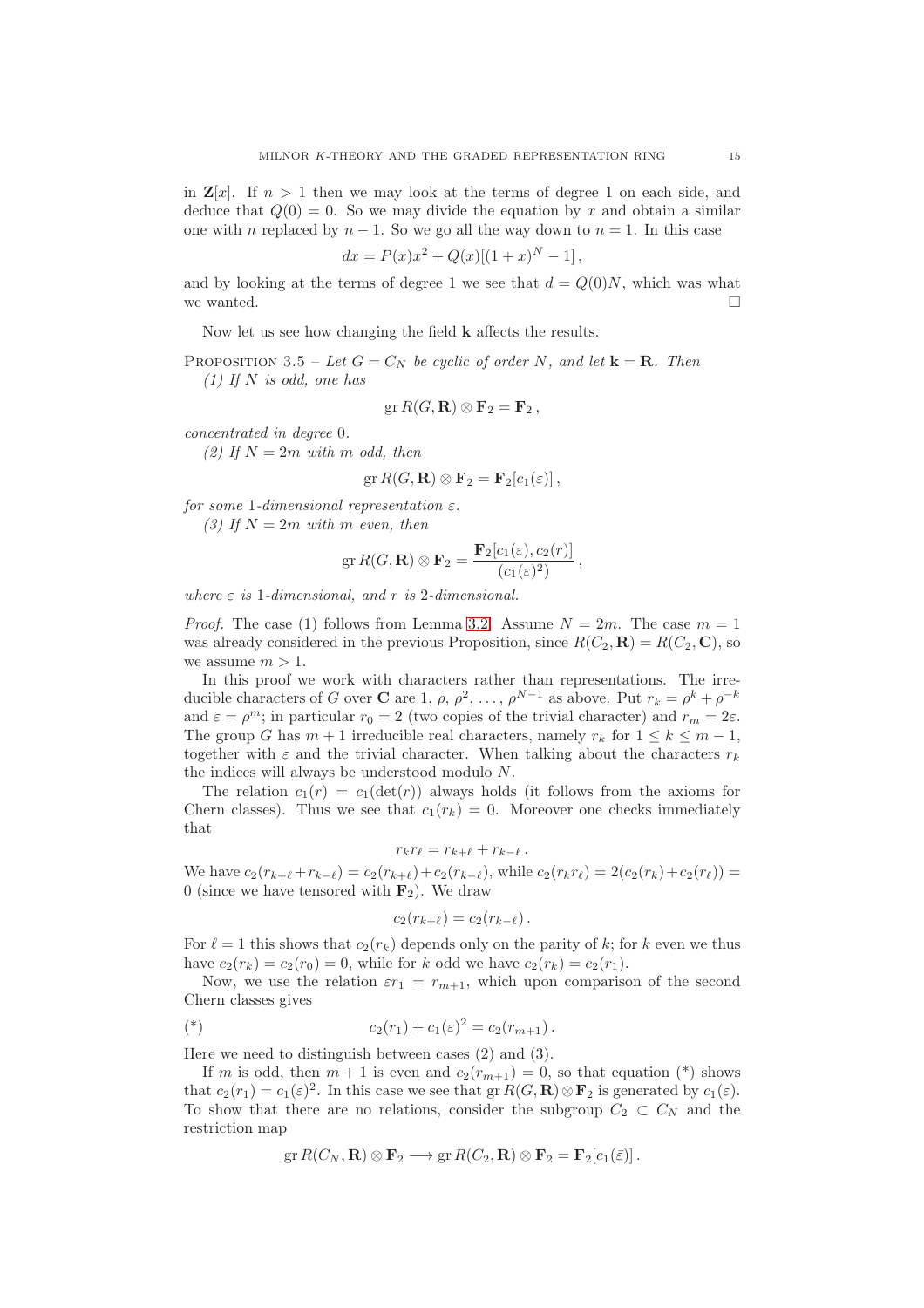The equality on the right-hand side is the case  $m = 1$  already considered. It is clear that the restriction map sends  $\varepsilon$  to  $\overline{\varepsilon}$  (in obvious notation), and so also  $c_1(\varepsilon)$ to  $c_1(\bar{\varepsilon})$ . The result follows.

Now consider the case when m is even, so  $m + 1$  is odd and equation  $(*)$ reads  $c_1(\varepsilon)^2 = 0$ . We see that  $gr R(G, \mathbf{R}) \otimes \mathbf{F}_2$  is generated by  $c_1(\varepsilon)$  and  $c_2(r_1)$ , subject to  $c_1(\varepsilon)^2 = 0$ , and we need to show that there are no further relations. We claim that  $c_2(r_1)^n \neq 0$  for all n, and that  $c_1(\varepsilon)c_2(r_1)^n \neq 0$  for all n, which will suffice. To prove the claim we consider the map

$$
\operatorname{gr} R(G, \mathbf{R}) \longrightarrow \operatorname{gr} R(G, \mathbf{C}) = \frac{\mathbf{Z}[c_1(\rho)]}{(Nc_1(\rho))},
$$

the equality coming from the previous Proposition. The complexification map sends  $r_1$  to  $\rho + \rho^{-1}$  and  $\varepsilon$  to  $\rho^m$ ; so it sends  $c_1(\varepsilon)$  to  $mc_1(\rho)$  and  $c_2(r_1)$  to  $-c_1(\rho)^2$ . From this it is immediate that  $c_2(r_1)^n$  is not zero in  $gr^{2n} R(G, \mathbf{R}) \otimes \mathbf{F}_2$ , while for  $c_1(\varepsilon)c_2(r_1)^n$  we see that it is not zero at least in  $gr^{2n+1}R(G,\mathbf{R})$ ; tensoring with  $\mathbf{F}_2$  will not hurt, though, for the relation  $\varepsilon^2 = 1$  yields  $2c_1(\varepsilon) = 0$ , so that  $\operatorname{gr}^{2n+1} R(G, \mathbf{R})$  is 2-torsion anyway.

We see that over the field of real numbers, the ring gr  $R(G, \mathbf{R})$  seems to be related to  $H^*(G, \mathbf{F}_2)$ , rather than  $H^{2*}(G, \mathbf{Z})$ . This connection will be strengthened by the "character" which we will now define.

3.3. The character. We think of the following map as a mod 2 version of the Chern character.

# <span id="page-15-0"></span>THEOREM  $3.6$  – For any topological space X, there is a map of rings

 $\omega: \operatorname{gr} KO(X) \longrightarrow \mathcal{W}^*(X)/\mathfrak{I}_X$ .

Moreover  $\omega(c_i(\rho)) = w_i(\rho)$ .

The proof will occupy the rest of this section. Throughout, we write  $\Gamma^n$  for the *n*-th stage in the  $\gamma$ -filtration of the  $\lambda$ -ring  $KO(X)$ .

<span id="page-15-1"></span>LEMMA  $3.7$  – The application

$$
w_{2^{n-1}}\colon \Gamma^n\longrightarrow H^{2^{n-1}}(X)
$$

vanishes on  $\Gamma^{n+1}$ . Thus it induces a map

$$
\operatorname{gr}^n KO(X) \longrightarrow H^{2^{n-1}}(X),
$$

and this map is a homomorphism.

*Proof.* First, consider a class in  $\Gamma^{n+1}$  of the form

$$
\rho = (L_1 - 1) \cdots (L_{n+1} - 1),
$$

where each  $L_i$  is a line bundle. Then  $w_{2^{n-1}}(\rho) = 0$  by Theorem [2.1](#page-4-0) (applied for  $n+1$ ).

In general, we appeal again to the splitting principle. An element  $\rho \in \Gamma^{n+1}$  may be written as a sum of elements of the form

$$
\gamma^{k_1}(E_1-\varepsilon(E_1))\cdots\gamma^{k_s}(E_s-\varepsilon(E_s))
$$

with  $\sum k_i \geq n+1$ . However we may find a space Y and a map  $Y \to X$  such that all the vector bundles  $E_i$  involved in the expression of  $\rho$  split as sums of line bundles when pulled-back to  $Y$ ; and moreover it may be arranged that the induced map  $H^*(X) \to H^*(Y)$  is injective.

To avoid multiple subscripts, let us work with a single vector bundle  $E$ , splittting up as a sum  $E = L_1 + \cdots + L_{\varepsilon(E)}$  over Y. Then  $\gamma^k(E - \varepsilon(E))$  is the k-th symmetric function in the elements  $L_i - 1 = \gamma^1 (L_i - 1)$ . From this and the particular case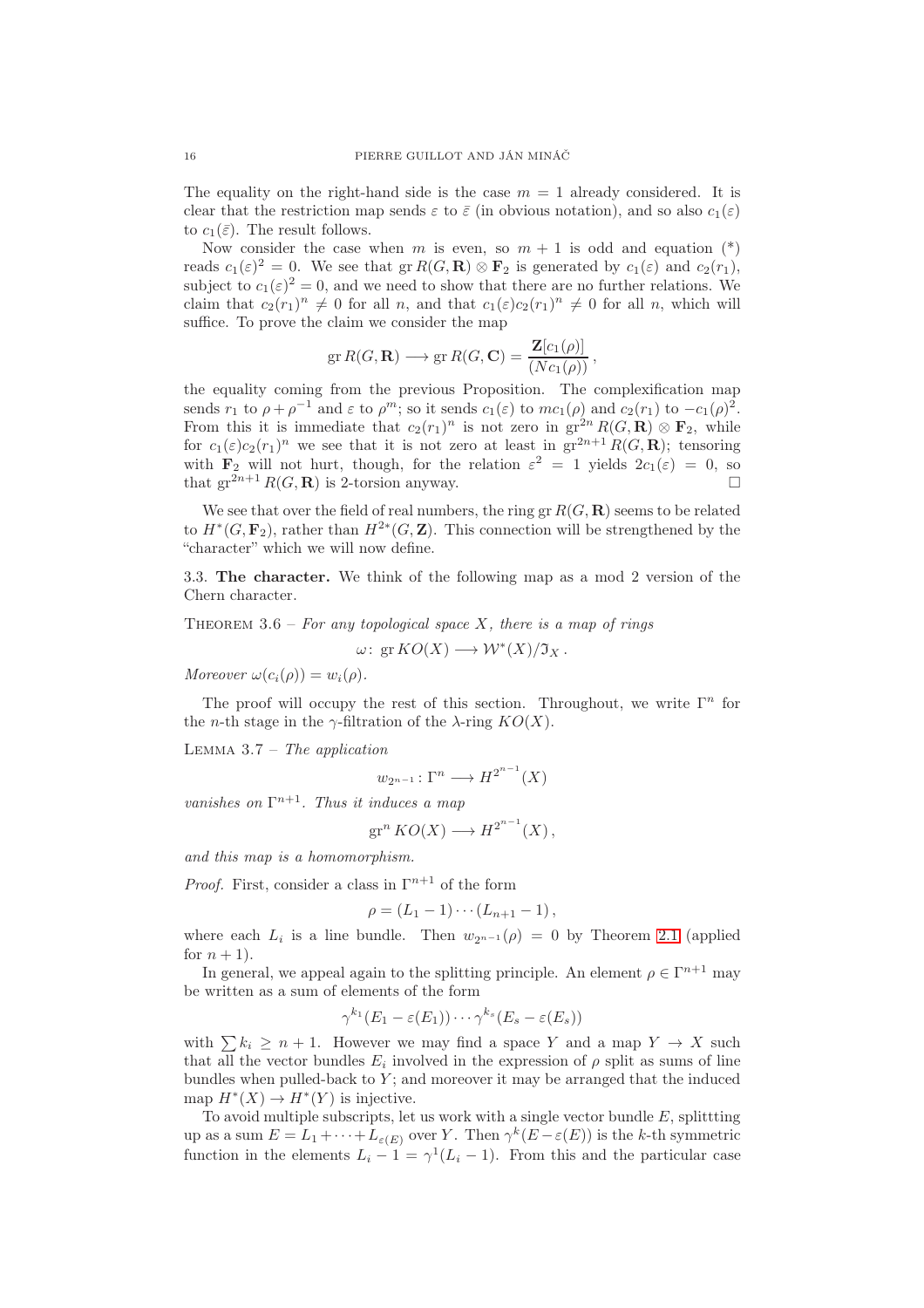just studied, it follows easily that  $w_{2n-1}(\rho) = 0 \in H^{2^{n-1}}(Y)$ , and so this class is also zero in  $H^{2^{n-1}}(X)$ .

That  $w_{2^{n-1}}$  is a homomorphism is already true on  $\Gamma^n$ , and follows from the fact that all the elements in this group have vanishing Stiefel-Whitney classes in degrees less than  $2^{n-1}$ .

To understand the map just defined, it is sufficient to indicate its effect on product of Chern classes: indeed  $\Gamma^n/\Gamma^{n+1}$  is generated by those, by definition.

<span id="page-16-1"></span>LEMMA 3.8 – When  $\sum k_i = n$ , we have

$$
w_{2^{n-1}}(c_{k_1}(E_1)\cdots c_{k_s}(E_s))=\theta_n(w_{k_1}(E_1)\cdots w_{k_s}(E_s)).
$$

*Proof.* Again we start with the case when each  $E_i$  is a line bundle. In this case  $c_k(E_i) = 0$  for  $k > 1$ , while  $c_1(E_i) = E_i - 1$ ; so it suffices to show that

$$
w_{2^{n-1}}((E_1-1)\cdots (E_n-1))=\theta_n(w_1(E_1)\cdots w_1(E_n)),
$$

which is the statement of Theorem [2.1.](#page-4-0)

Unsurprisingly, the general case follows from the splitting principle. Since Chern classes and Stiefel-Whitney classes behave in the same way when a vector bundle splits as a sum, the argument is easy, and will be omitted.  $\square$ 

The proof of the Theorem is now easy. Given an element  $\rho \in \Gamma^n/\Gamma^{n+1}$ , the class  $w^{2^{n-1}}(\rho)$  is well-defined by Lemma [3.7](#page-15-1), and is of the form  $\theta_n(x)$  for  $x \in$  $W^{n}(X)$ . So we may set  $\omega(\rho) = x \in W^{n}(X)/\mathfrak{I}_{X}$ . Lemma [3.8](#page-16-1) proves both that  $\omega$  is a homomorphism of rings, and that its values on Chern classes are as announced in the Theorem. This concludes the proof.

As a by-product of the proof, we have the following result. Part (1) is probably well-known, but it is just as easy (and more convenient for our readers) to establish it directly. Part (2) should be compared with Corollary [3.3.](#page-13-1)

<span id="page-16-0"></span>LEMMA  $3.9$  – Let G be a finite group.

(1) The ring  $W^*(G)$  is generated by Stiefel-Whitney classes of real representations of G.

(2) There exists a constant C such that

$$
\dim_{\mathbf{F}_2} \mathcal{W}^n(G)/\mathfrak{I}_G \leq C
$$

for all  $n > 0$ .

Proof. There are maps

$$
R(G, \mathbf{R}) \longrightarrow KO(BG) \longrightarrow \mathbf{KO}(BG),
$$

and the Stiefel-Whitney class  $w_i$  (as a map) can be factored through  $KO(BG)$ . Now we use Atiyah and Segal's completion Theorem (see [\[AS69\]](#page-23-10), Theorem 7.1), which states that the above diagram induces an identification of  $KO(BG)$  with the I-adic completion of  $R(G, \mathbf{R})$ , where I is the augmentation ideal. Under this identification, we see that any element  $\rho \in KO(BG)$  may be approximated by a virtual representation r up to an element in a high power of I. Since  $I^n \subset \Gamma^n$ , we know from Lemma [3.7](#page-15-1) that by taking n large enough we can insure that  $w_i(\rho)$  =  $w_i(r)$  in a convenient range. This proves (1).

Property  $(2)$  follows from  $(1)$  and Corollary [2.13](#page-10-1) applied to  $BG$ , keeping in mind that G only has finitely many real representations up to isomorphism.  $\Box$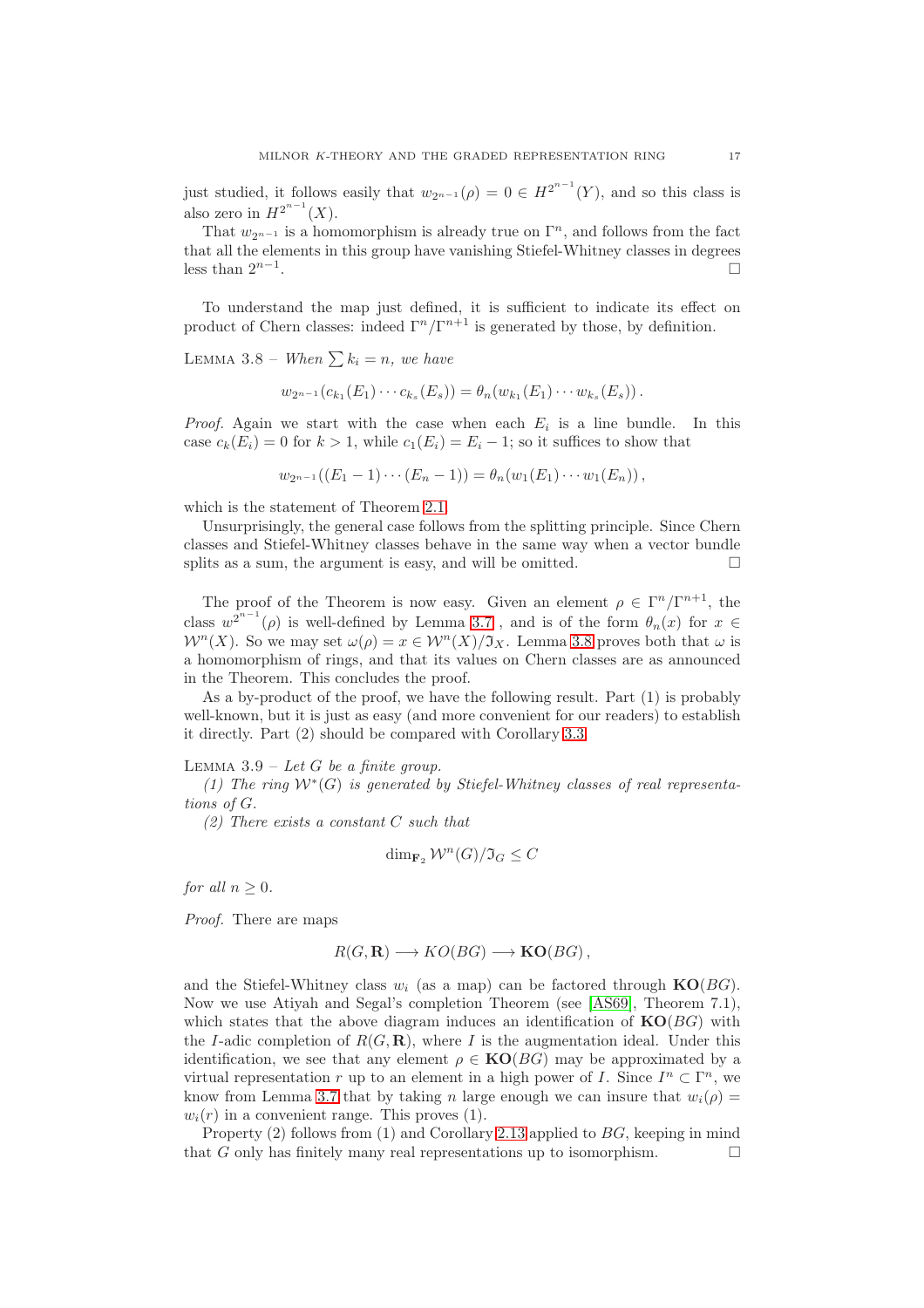3.4. Applications. Our applications will use the natural map

$$
\operatorname{gr} R(G, \mathbf{R}) \longrightarrow \operatorname{gr} KO(BG),
$$

which, when composed with the character  $\omega$ , induces the map

 $gr R(G, \mathbf{R}) \otimes \mathbf{F}_2 \longrightarrow \mathcal{W}^*(G)/\mathfrak{I}_G$ .

We will still denote this map by  $\omega$ .

<span id="page-17-0"></span>EXAMPLE  $3.10$  – We start with a few examples for which the source and target of  $\omega$  can be computed separately with relative ease (yet they are relevant to our applications to Milnor K-theory). The notation is as in Proposition [3.5.](#page-14-0) Let  $G =$  $C_N$  be a cyclic group. The cohomology ring  $H^*(G, \mathbf{F}_2)$  is well-known, and admits the same description as  $gr R(G, \mathbf{R}) \otimes \mathbf{F}_2$  as in Proposition [3.5,](#page-14-0) except that Chern classes are to be replaced with Stiefel-Whitney classes. In particular  $W^*(G)$  =  $H^*(G)$ .

When N is odd, the map  $\omega$  is an isomorphism for uninteresting reasons (both rings being trivial). When  $N = 2m$  with m odd, we have  $H^*(G, \mathbf{F}_2) \cong H^*(C_2, \mathbf{F}_2)$ , induced by the inclusion  $C_2 \subset C_N$ ; it follows from Proposition [2.10](#page-8-1) that  $\mathfrak{I}_G = (0)$ . As a result  $\omega: \operatorname{gr} R(G, \mathbf{R}) \otimes \mathbf{F}_2 \to H^*(G)$  is again an isomorphism.

When  $N = 2m$  with m even however, we shall see that  $\omega$  is not an isomorphism, even though  $gr R(G, \mathbf{R}) \otimes \mathbf{F}_2$  and  $H^*(G)$  are abstractly isomorphic. Let us compute  $\mathfrak{I}_G$  first. We have  $Sq^1(w_2(r_1)) = w_1(r_1)w_2(r_1)$  by Wu's formula, and  $w_1(r_1) =$  $w_1(\det(r_1)) = 0$ ; as a result  $Sq^1w_1(\varepsilon)w_2(r_1) = 0$ , and  $w_1(\varepsilon)w_2(r_1) \in \mathfrak{I}_G$ . In fact  $\mathfrak{I}_G$ is generated by this element. Indeed consider the two maps

$$
H^*(G)/(w_1(\varepsilon)w_2(r_1)) \longrightarrow H^*(G)/\mathfrak{I}_G \longrightarrow H^*(C_2) = \mathbf{F}_2[w_1(\overline{\varepsilon})].
$$

The first one is surjective, and we need to see that it is an isomorphism. This is trivially the case in odd degrees, both groups being zero; in degree  $2n$ , the group  $H^{2n}(G)/(w_1(\varepsilon)w_2(r_1))$  is generated by  $w_2(r_1)^n$ . The second map is the restriction map induced by the inclusion  $C_2 \subset G$ , so it sends  $w_2(r_1)^n$  to  $w_1(\bar{\varepsilon})^{2n}$ . Thus  $w_2(r_1)^n \neq 0$  in  $H^*(G)/\mathfrak{I}_G$ , and our computation of  $\mathfrak{I}_G$  is complete.

The map

$$
\omega\colon \operatorname{gr} R(G,\mathbf{R})\otimes \mathbf{F}_2\longrightarrow H^*(G)/\mathfrak{I}_G
$$

has the form

$$
\frac{\mathbf{F}_2[c_1(\varepsilon), c_2(r_1)]}{(c_1(\varepsilon)^2)} \longrightarrow \frac{\mathbf{F}_2[w_1(\varepsilon), w_2(r_1)]}{(w_1(\varepsilon)^2, w_1(\varepsilon)w_2(r_1))},
$$

with  $c_1(\varepsilon) \mapsto w_1(\varepsilon)$  and  $c_2(r_1) \mapsto w_2(r_1)$ , so its kernel is generated by  $c_1(\varepsilon)c_2(r_1)$ .

The character  $\omega$  will help us compute the graded representation ring of elementary abelian 2-groups.

PROPOSITION 3.11 – Let  $G = (\mathbf{Z}/2)^r$ . Over any field **k** of characteristic different from 2, there are 1-dimensional representations  $\varepsilon_1, \ldots, \varepsilon_r$  such that the graded representation ring is

$$
\operatorname{gr} R(G, \mathbf{k}) \otimes \mathbf{F}_2 = \frac{\mathbf{F}_2[c_1(\varepsilon_1), \dots, c_1(\varepsilon_r)]}{(c_1(\varepsilon_i)^2 c_1(\varepsilon_j) + c_1(\varepsilon_i) c_1(\varepsilon_j)^2)}
$$

for  $1 \leq i, j \leq r$ .

*Proof.* The representation ring  $R(G, \mathbf{k})$  is the same over any field of characteristic  $\neq$  2, so we may as well take  $\mathbf{k} = \mathbf{R}$ . We have  $R(G) = \mathbf{Z}[\varepsilon_1, \ldots, \varepsilon_r]/(\varepsilon_i^2 - 1)$ , where each  $\varepsilon_i$  has dimension 1, so the graded representation ring is generated by the classes  $c_1(\varepsilon_i)$ .

Let  $x_i = \varepsilon_i - 1$ . The relation  $\varepsilon_i^2 = 1$  shows that  $x_i^2 = -2x_i$ , so that  $x_i^2 x_j =$  $x_i x_j^2 = -2x_i x_j$ . Given that  $c_1(\varepsilon_i)$  is the image of  $x_i$  in  $\Gamma^1/\Gamma^2$ , we certainly have the relation  $c_1(\varepsilon_i)^2 c_1(\varepsilon_j) = c_1(\varepsilon_i) c_1(\varepsilon_j)^2$ .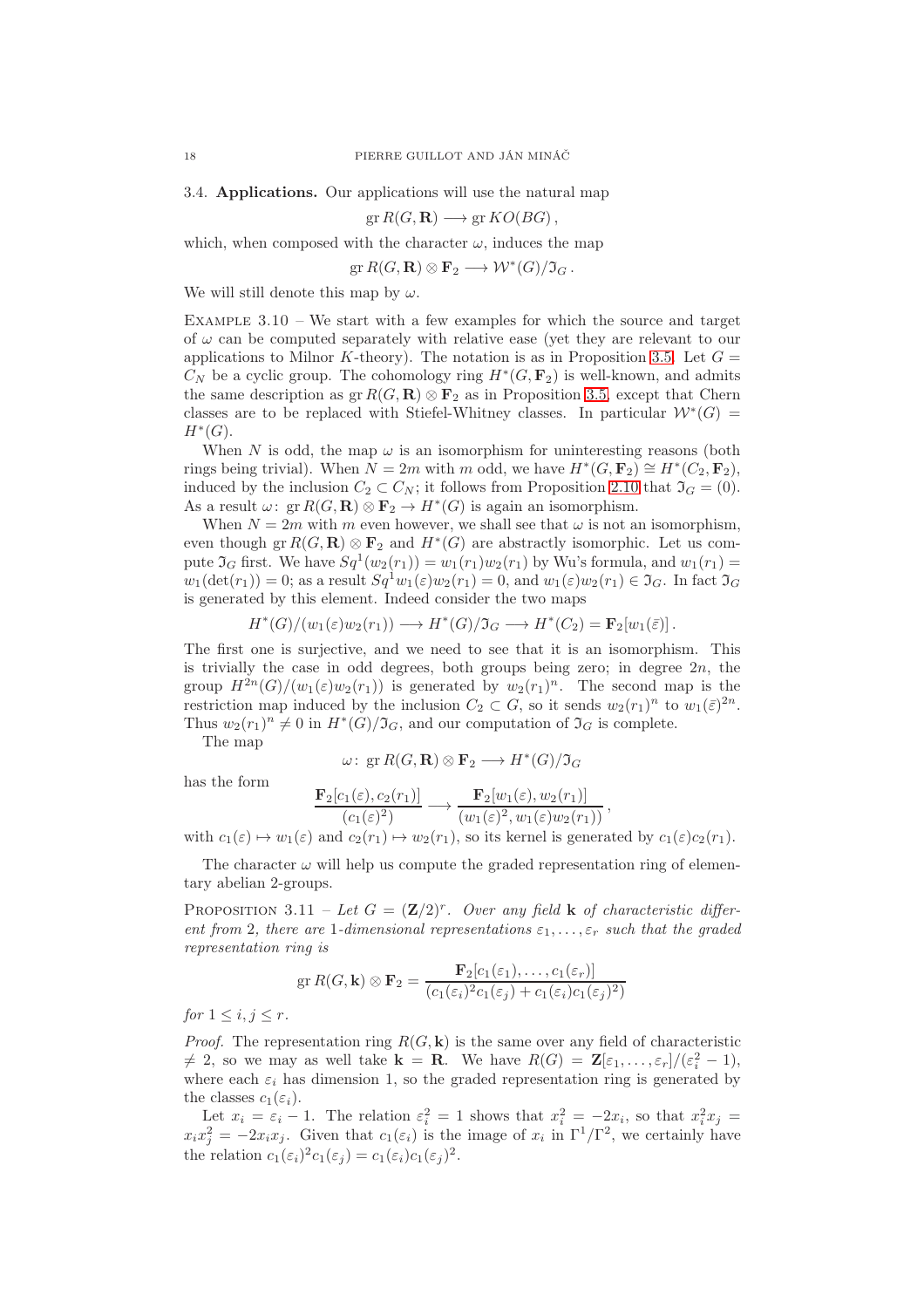To prove that there are no more relations, we use the character  $\omega$ , which maps the graded representation ring into  $H^*(G)/\mathfrak{I}_G$ . The latter is presented in Proposi-tion [2.10,](#page-8-1) and we have  $c_1(\varepsilon_i) \mapsto w_1(\varepsilon_i) = t_i$  in the notation of that Proposition. It is immediate that  $\omega$  is an isomorphism, and the proof is complete.

There seems to be no elementary way (that is, not relying on the character) to prove this Proposition.

The example of elementary abelian groups is useful when studying larger groups, as we now show with the example of the dihedral group. Before stating the result, let us fix some notation. We write  $D_4$  for the dihedral group of order 8. The representation ring  $R(D_4, \mathbf{k})$  is the same over any field of characteristic  $\neq 2$ : there is a unique irreducible representation of dimension 2 which we call  $\Delta$ , and four irreducible representation of dimension 1, say  $r_1$ ,  $r_2$ , and  $r_3 = r_1 r_2 = \lambda^2(\Delta)$ , together with the trivial one. The cohomology ring is given by

$$
H^*(D_4) = \frac{\mathbf{F}_2[w_1(r_1), w_1(r_2), w_2(\Delta)]}{(w_1(r_1)w_1(r_2))} = \mathcal{W}^*(D_4).
$$

(Here the representations are taken over  $\bf{R}$  of course.)

<span id="page-18-0"></span>PROPOSITION 3.12 – Over any field **k** of characteristic  $\neq$  2, the graded representation ring of the dihedral group is given by

$$
\operatorname{gr} R(D_4, \mathbf{k}) \otimes \mathbf{F}_2 = \frac{\mathbf{F}_2[c_1(r_1), c_1(r_2), c_2(\Delta)]}{(c_1(r_1)c_1(r_2), c_1(r_1)c_2(\Delta) + c_1(r_2)c_2(\Delta))}.
$$

On the other hand, the ideal  $I_{D_4}$  is generated by  $w_1(r_1)w_2(\Delta)$  and  $w_1(r_2)w_2(\Delta)$ . The kernel of the character  $\omega$  is generated by  $c_1(r_1)c_2(\Delta)$  and  $c_1(r_2)c_2(\Delta)$ .

Proof. First we show that the relations stated actually hold in the graded representation ring. The class  $c_2(\Delta)$  is the image of  $\gamma^2(\Delta - 2)$  in  $\Gamma^2/\Gamma^3$ . By definition we have

$$
\gamma^2(\Delta - 2) = \lambda^2(\Delta - 1)
$$
  
= 1 - \lambda^1(\Delta) + \lambda^2(\Delta)  
= 1 - \Delta + r\_1r\_2.

On the other hand  $c_1(r_i)$  is the image of  $\gamma^1(r_i-1) = r_i - 1$ . We compute, using the relation  $r_i\Delta = \Delta$ , that

$$
\gamma^2(\Delta - 2)\gamma^1(r_i - 1) = r_1 + r_2 - r_1r_2 - 1
$$
  
= -(r\_1 - 1)(r\_2 - 1)  
= -\gamma^1(r\_1 - 1)\gamma^1(r\_2 - 1).

Thus we see that  $\gamma^1(r_1-1)\gamma^1(r_2-1) \in \Gamma^3$ , so  $c_1(r_1)c_1(r_2)=0$ . On the other hand, we also observe that  $\gamma^2(\Delta - 2)\gamma^1(r_i - 1)$  has the same expression for  $i = 1$ and  $i = 2$ , so that  $c_1(r_1)c_2(\Delta) = c_1(r_2)c_2(\Delta)$ , as announced.

To show that there are no further relations, we study the restrictions to various subgroups. First, there are two copies of  $C_2 \times C_2$  in  $D_4$ , and the restriction map has the form

$$
\operatorname{gr} R(D_4, \mathbf{k}) \otimes \mathbf{F}_2 \longrightarrow \operatorname{gr} R(C_2 \times C_2, \mathbf{k}) \otimes \mathbf{F}_2 = \frac{\mathbf{F}_2[a, b]}{(a^2b + ab^2)},
$$

where the equality comes from the previous Proposition. For one copy of  $C_2 \times$  $C_2$ , with a judicious choice of coordinates, we have  $c_1(r_1) \mapsto a + b$ ,  $c_1(r_2) \mapsto 0$ , and  $c_2(\Delta) \rightarrow ab$ . What is more, using a different subgroup, we obtain a restriction map with the roles of  $r_1$  and  $r_2$  exchanged. This is already enough to see that the elements  $c_1(r_1)^{2n}$ ,  $c_1(r_2)^{2n}$  and  $\Delta^n$  are linearly independent in  $gr^{2n}R(D_4, \mathbf{k}) \otimes \mathbf{F}_2$ .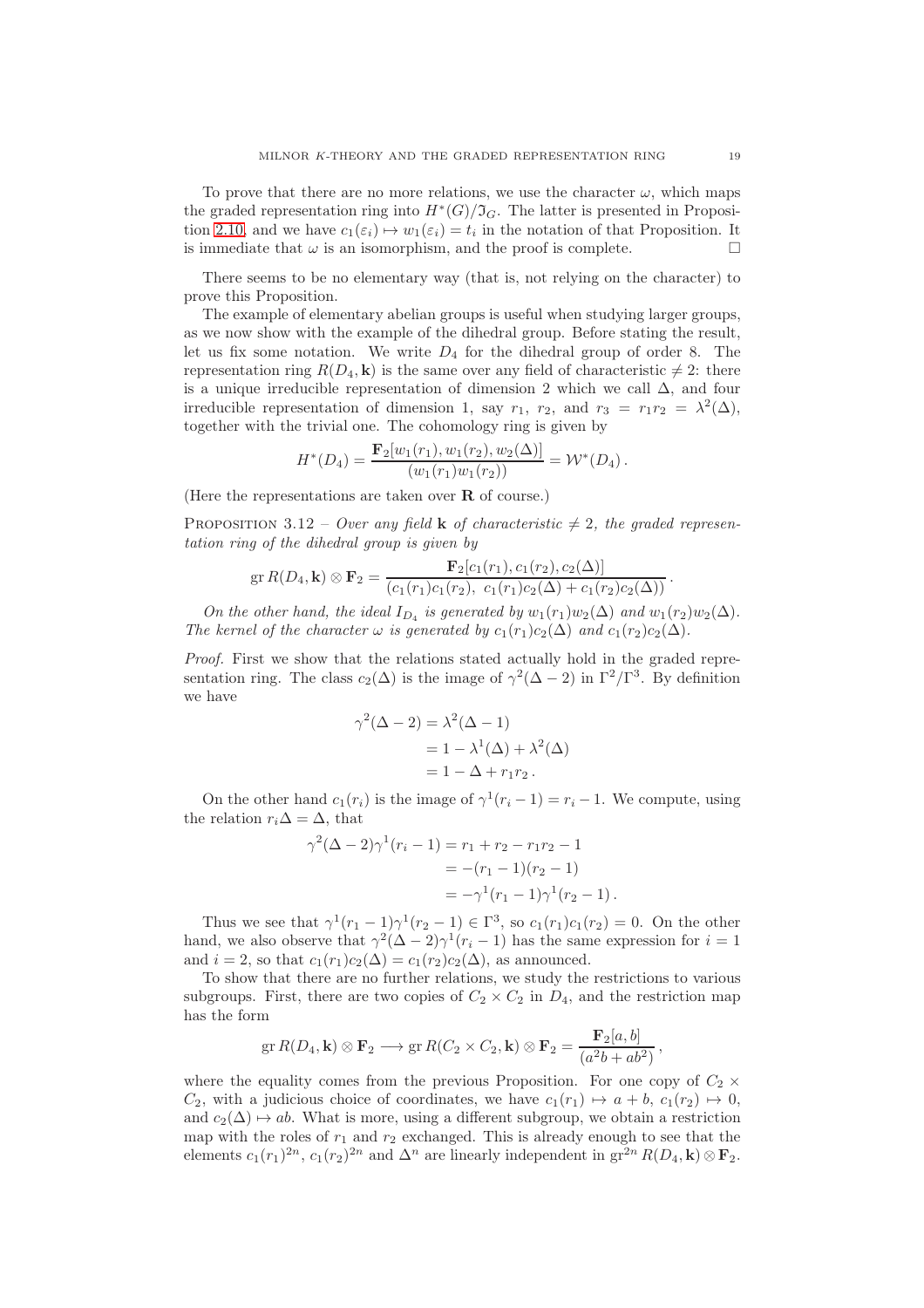There is also a copy of  $C_4$  in  $D_4$ , and this time the restriction map looks like

$$
\operatorname{gr} R(D_4, \mathbf{k}) \otimes \mathbf{F}_2 \longrightarrow \operatorname{gr} R(C_4, \mathbf{k}) \otimes \mathbf{F}_2 = \frac{\mathbf{F}_2[x, y]}{(x^2)},
$$

where the equality was proved in Example [3.10.](#page-17-0) Under this map we have  $c_1(r_1) \mapsto$  $x, c_1(r_2) \mapsto x, \text{ and } c_2(\Delta) \mapsto y.$  The three restriction maps combined allow us to see that  $c_1(r_1)^{2n+1}$ ,  $c_1(r_2)^{2n+1}$ , and  $c_1(r_1)\Delta^n$  are linearly independent in  $gr^{2n+1}R(D_4, \mathbf{k})$ . It follows that the relations are precisely as stated.

To compute the ideal  $I_{D_4}$ , we use Wu's formula again, which gives  $Sq^1 w_2(\Delta) =$  $w_1(\Delta)w_2(\Delta) = w_1(r_1r_2)w_2(\Delta) = (w_1(r_1) + w_1(r_2))w_2(\Delta)$ . As a result

$$
Sq1(w1(r1)w2(\Delta)) = w1(r1)2w2(\Delta) + w1(r1)2w2(\Delta) + w1(r1)w1(r2)w2(\Delta) = 0.
$$

It follows that  $w_1(r_1)w_2(\Delta) \in I_{D_4}$ , and likewise for  $w_1(r_2)w_2(\Delta)$ . To show that there are no further generators needed for  $I_{D_4}$ , we study the restrictions to the above subgroups. This is left to the reader.  $\Box$ 

## 4. Applications to Milnor K-theory

<span id="page-19-1"></span>4.1. Technicalities on profinite groups. When dealing with Galois theory, we shall encounter profinite groups. Let us indicate our conventions.

Let  $G$  be profinite. A representation of  $G$  over  $k$ , by convention, means a finite-dimensional **k**-vector space with an action of  $G$  which factors through a quotient  $G/U$  where U is open. Such a U is closed and of finite index, so that  $G/U$  is finite. It follows that the category of representations of  $G$  is semi-simple.

The Grothendieck group of this category is what we call  $R(G, \mathbf{k})$ . As an abelian group, it is free with a basis given by the irreducible representations. The maps  $R(G/U, \mathbf{k}) \to R(G, \mathbf{k})$  are thus injective, when U is as above, and it follows easily that

$$
R(G, \mathbf{k}) = \operatorname{colim}_U R(G/U, \mathbf{k}).
$$

The colimit is taken over a directed set, since  $U \cap V$  is open when U and V are; so we can think of it essentially as a union. It is clear that  $R(G, \mathbf{k})$  is a  $\lambda$ -ring.

The "line elements" in  $R(G, \mathbf{k})$ , as in [\[FL85\]](#page-23-2), are the 1-dimensional representations, which form the group  $Hom(G, \mathbf{k}^{\times})$  where continuous homomorphisms are meant (using the discrete topology of  $\mathbf{k}^{\times}$ ). Lemma [3.1](#page-12-1) applies to profinite groups with the same proof.

The cohomology group  $H^i(G, \mathbf{F}_2)$  can be identified with  $\lim_U H^i(G/U, \mathbf{F}_2)$  where again  $U$  runs among the normal, open subgroups of  $G$ . It follows that the Steenrod algebra acts on  $H^*(G, \mathbf{F}_2)$ .

Finally, we define  $\mathcal{W}^*(G)$  to be the subring of  $H^*(G, \mathbf{F}_2)$  generated by the Stiefel-Whitney classes of representations of G, where "representation" is understood in the above sense. By Lemma [3.9,](#page-16-0) (1), this coincides with the definition of  $W^*(G)$  =  $W^*(BG)$  when G is finite.

The ideal  $\Im_G$  in  $\mathcal{W}^*(G)$  can now be defined exactly as before.

<span id="page-19-0"></span>4.2. Milnor K-theory and the graded representation ring. Let us briefly recall the definition of mod 2 Milnor  $K$ -theory (using the notation which is classically employed for Milnor K-theory itself). Let F be any field. First one defines  $k_1(F)$ to be the  $\mathbf{F}_2$ -vector space  $F^{\times}/(F^{\times})^2$ , written additively, and the letter  $\ell$  is used to denote the identity

$$
\ell\colon F^\times/(F^\times)^2\longrightarrow k_1(F)\,,
$$

so that  $\ell(ab) = \ell(a)+\ell(b)$ . Then one considers the tensor algebra  $T^*(k_1(F))$ , and the ideal M generated by the Matsumoto relations, that is  $\ell(a)\ell(b) = 0$  whenever  $a+b =$ 1. The algebra  $k_*(F) = T^*(k_1(F))/M$ , which is commutative, is the mod 2 Milnor  $K$ -theory of  $F$ .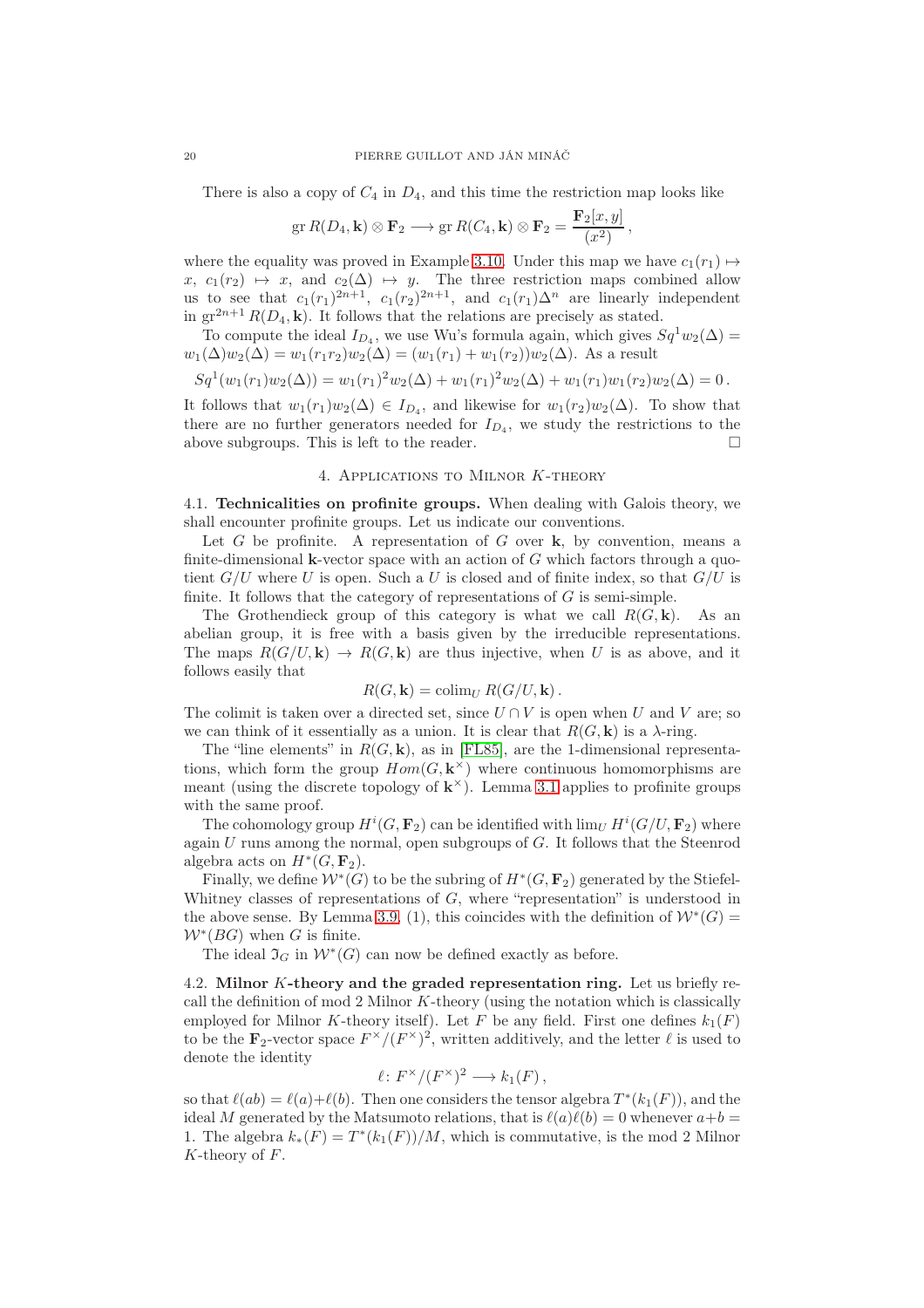<span id="page-20-0"></span>THEOREM 4.1 – Let F be any field, and let  $\bf{k}$  be any field of characteristic different from 2. Let  $\overline{F}$  be the separable closure of F, and let  $G = Gal(\overline{F}/F)$  be the absolute Galois group of F. Then there is a natural map

$$
\zeta\colon k_*(F)\longrightarrow \operatorname{gr} R(G,\mathbf{k})\otimes \mathbf{F}_2\,.
$$

If the characteristic of F is not 2, and if  $k$  possesses an embedding into  $R$ , then there is a commutative square

$$
k_*(F) \xrightarrow{\zeta} \text{gr } R(G, \mathbf{k}) \otimes \mathbf{F}_2
$$
  
\n
$$
h_F \downarrow \qquad \qquad \downarrow \omega
$$
  
\n
$$
H^*(G) \longrightarrow H^*(G)/\mathfrak{I}_G.
$$

Here the map  $h_F$  is the one originally defined by Milnor. This map is an isomorphism, as the Milnor conjecture, now a theorem by Voevodsky, states. In particular  $H^*(G)$  is generated by 1-dimensional classes, and thus by Stiefel-Whitney classes, so that  $H^*(G) = \mathcal{W}^*(G)$ . In any case it is trivially the case that  $h_F$  takes its values in  $\mathcal{W}^*(G)$ , even without assuming knowledge of the Voevodsky theorem.

Proof. We begin by defining a map

$$
\tilde{\zeta} \colon F^{\times}/(F^{\times})^2 \longrightarrow Hom(G, \mathbf{k}^{\times}).
$$

If  $a \in F^{\times}$ , we consider the field extension  $F[\sqrt{a}]$  (within the fixed separable closure  $\bar{F}$ ). Then for  $\sigma \in G$ , we have  $\sigma(\sqrt{a})/\sqrt{a} = \pm 1$ . Thus we define a continuous homomorphism  $\tilde{\zeta}(a) \colon G \to \mathbf{k}^\times$  by setting  $\tilde{\zeta}(a)(\sigma) = \sigma(\sqrt{a})/\sqrt{a}$ . It is immediate that  $\zeta$  is a homomorphism, and depends only on the class of a modulo squares.

Since  $Hom(G, \mathbf{k}^{\times})$  is none other than the group of 1-dimensional representations of G over k, under the tensor product operation, we see from Lemma [3.1](#page-12-1) that we may in fact define a map

$$
\zeta\colon k_1(F)\longrightarrow \operatorname{gr}^1R(G,\mathbf{k})\otimes \mathbf{F}_2
$$

by  $\zeta = c_1 \circ \tilde{\zeta} \circ \ell^{-1}$  (here  $c_1$  is the first Chern class).

This extends to a map  $T^*(k_1(F)) \to \text{gr } R(G, \mathbf{k}) \otimes \mathbf{F}_2$ , and to factor it into a map on  $k_*(F)$  we need to show that the elements  $\ell(a)\ell(b)$  are sent to 0 when  $a+b=1$ . Let us use an elementary result from Galois theory: when  $a + b = 1$ , and when a and b are linearly independent in  $F^{\times}/(F^{\times})^2$  (over  $\mathbf{F}_2$ ), then the fields  $F[\sqrt{a}]$  and  $F[\sqrt{b}]$ are both contained in a field E such that  $E/F$  is Galois with  $Gal(E/F) = D_4$ , the dihedral group of order 8. Moreover, the homomorphisms  $\tilde{\zeta}(a)$  and  $\tilde{\zeta}(b)$  factor through  $D_4$ , and as representations of this group they correspond to  $r_1$  and  $r_2$  in the notation of Proposition [3.12.](#page-18-0) However this very Proposition states that

$$
c_1(r_1)c_1(r_2) = 0 = \zeta(\ell(a))\zeta(\ell(b)).
$$

We also need to take care of the case  $a = b \neq 0$  in the vector space  $F^{\times}/(F^{\times})^2$ . Again, elementary Galois theory tells us that in this situation, the field  $F[\sqrt{a}]$ is contained in a field E such that  $E/F$  is Galois with Galois group  $\mathbb{Z}/4$ . Suppose first that **k** does not contain  $\sqrt{-1}$ . Then  $R(\mathbf{Z}/4, \mathbf{k})$  is the same as  $R(\mathbf{Z}/4, \mathbf{R})$ . Moreover  $\zeta(a)$  factors through  $\mathbb{Z}/4$  as the representation  $\varepsilon$ , in the notation of Proposition [3.5.](#page-14-0) This Proposition states that

$$
c_1(\varepsilon)^2 = 0 = \zeta(\ell(a))^2,
$$

as we needed. Now suppose that alternatively **k** does contain  $\sqrt{-1}$ . Then  $R(\mathbf{Z}/4, \mathbf{k})$ is the same as  $R(\mathbf{Z}/4, \mathbf{C})$ , and  $\tilde{\zeta}(a)$  factors through  $\mathbf{Z}/4$  as  $\rho^{\otimes 2}$  in the notation of Proposition [3.4.](#page-13-2) Thus

$$
c_1(\rho^{\otimes 2}) = 2c_1(\rho) = 0 = \zeta(\ell(a)),
$$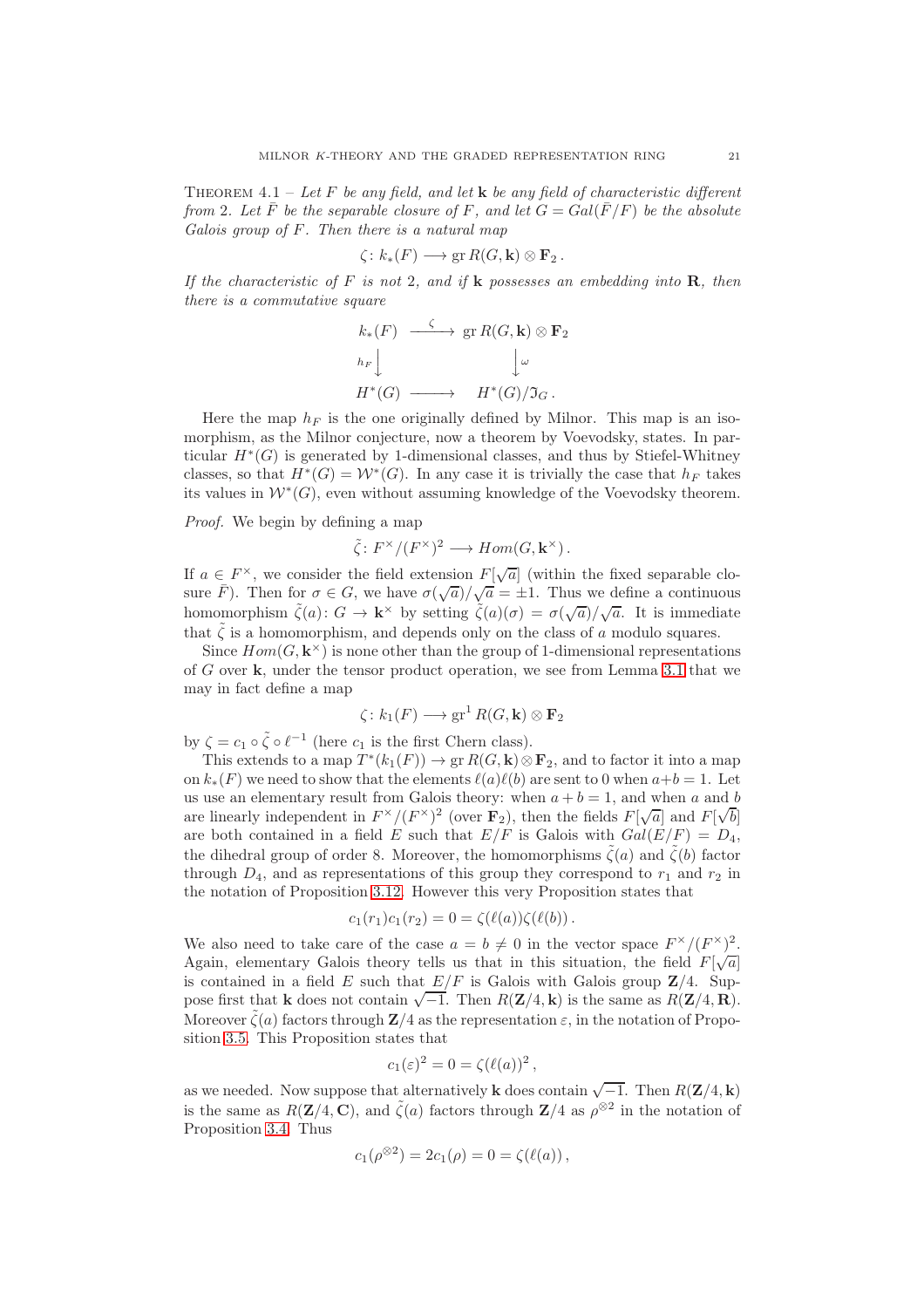since we have tensored with  $\mathbf{F}_2$  (note however that this class squares to zero even without tensoring, from the same Proposition). Thus  $\zeta$  factors through  $k_*(F)$  in any case.

The commutativity of the square follows from the property  $\omega(c_1(r)) = w_1(r)$ for any representation r. Indeed, Milnor's map sends  $\ell(a)$  to  $w_1(\tilde{\zeta}(a))$  (when  $\mathbf{k} =$  $\Box$ 

Of course one may wonder whether the map  $\zeta$  is an isomorphism, just like  $h_F$  is, and for what choices of k. During the course of the proof we have seen that there will be a non-trivial kernel when  $\bf{k}$  contains  $\sqrt{-1}$  (in some cases, compare the examples below), so we will focus our attention on other fields. In general, the question is a hard one, and we will study a certain variant which lends itself to computation more easily. Assume that F has characteristic  $\neq 2$ . Following [\[MS96\]](#page-24-3), let  $F_q$  be the quadratic closure of F (the compositum within  $\bar{F}$  of all finite extensions of  $\bar{F}$  whose degree is a power of 2). Let  $Q = Gal(F_q/F)$ , which is a quotient of  $G = Gal(\overline{F}/F)$ . Then define

$$
\mathcal{G} = Q/Q^4 [Q^2, Q] \, .
$$

This group is called the W-group of F because of its relation with the Witt ring. We are interested in  $G$  because it is much easier to deal with than  $G$  itself; for example when  $F^{\times}/(F^{\times})^2$  is finite then G is also finite. However, the cohomological information of  $F$  is preserved, since

$$
H^*(G) = H^*(\mathcal{G})_{dec}.
$$

(See [\[AKM99\]](#page-23-11), Theorem 3.14.) We then think of the following Theorem as an amendment to Theorem [4.1.](#page-20-0)

<span id="page-21-0"></span>THEOREM 4.2 – Let F and k be fields of characteristic different from 2, and let  $\mathcal G$ be the  $W$ -group of  $F$ . Then there is a natural map

$$
\zeta\colon k_*(F)\longrightarrow (\text{gr } R(\mathcal{G},\mathbf{k})\otimes \mathbf{F}_2)_{dec}\,.
$$

If **k** possesses an embedding into **R**, then there is a commutative square

$$
k_*(F) \longrightarrow (\text{gr } R(\mathcal{G}, \mathbf{k}) \otimes \mathbf{F}_2)_{dec}
$$
  
\n
$$
h_F \downarrow \qquad \qquad \downarrow \omega
$$
  
\n
$$
H^*(\mathcal{G})_{dec} \longrightarrow H^*(\mathcal{G})_{dec}/\mathfrak{I}_{\mathcal{G}}.
$$

*Proof.* Since the extension of F corresponding to  $\mathcal G$  contains all the extensions with Galois group  $D_4$ ,  $\mathbb{Z}/4$  or  $\mathbb{Z}/2$  ([\[MS96\]](#page-24-3), Corollary 2.18), the same proof works mutatis  $mut and is.$ 

We are already capable of proving that there are very few possibilities for  $k$ : LEMMA  $4.3$  – Let **k** have characteristic 0.

- Either **k** contains  $\sqrt{-1}$ , and the inclusion  $\mathbf{Q}(\sqrt{-1}) \to \mathbf{k}$  induces an isomorphism  $R(\mathcal{G}, \mathbf{Q}(\sqrt{-1})) = R(\mathcal{G}, \mathbf{k})$ ; in particular one has  $R(\mathcal{G}, \mathbf{k}) = R(\mathcal{G}, \mathbf{C})$ .
- Or, k does not contain  $\sqrt{-1}$ , and the inclusion  $\mathbf{Q} \to \mathbf{k}$  induces an isomorphism  $R(\mathcal{G}, \mathbf{Q}) = R(\mathcal{G}, \mathbf{k})$ ; in particular one has  $R(\mathcal{G}, \mathbf{k}) = R(\mathcal{G}, \mathbf{R})$ .

*Proof.* Every element in G has order dividing 4.

So we are essentially left with the cases  $\mathbf{k} = \mathbf{C}$  and  $\mathbf{k} = \mathbf{R}$ . We have already dismissed the choice  $\mathbf{k} = \mathbf{C}$ .

<span id="page-21-1"></span>LEMMA 4.4 – When  $\mathbf{k} = \mathbf{Q}$  or **R**, the map

$$
\zeta\colon k_*(F)\longrightarrow (\operatorname{gr} R(\mathcal{G},\mathbf{k})\otimes \mathbf{F}_2)_{dec}
$$

is always surjective, and is an isomorphism in degrees 1 and 2.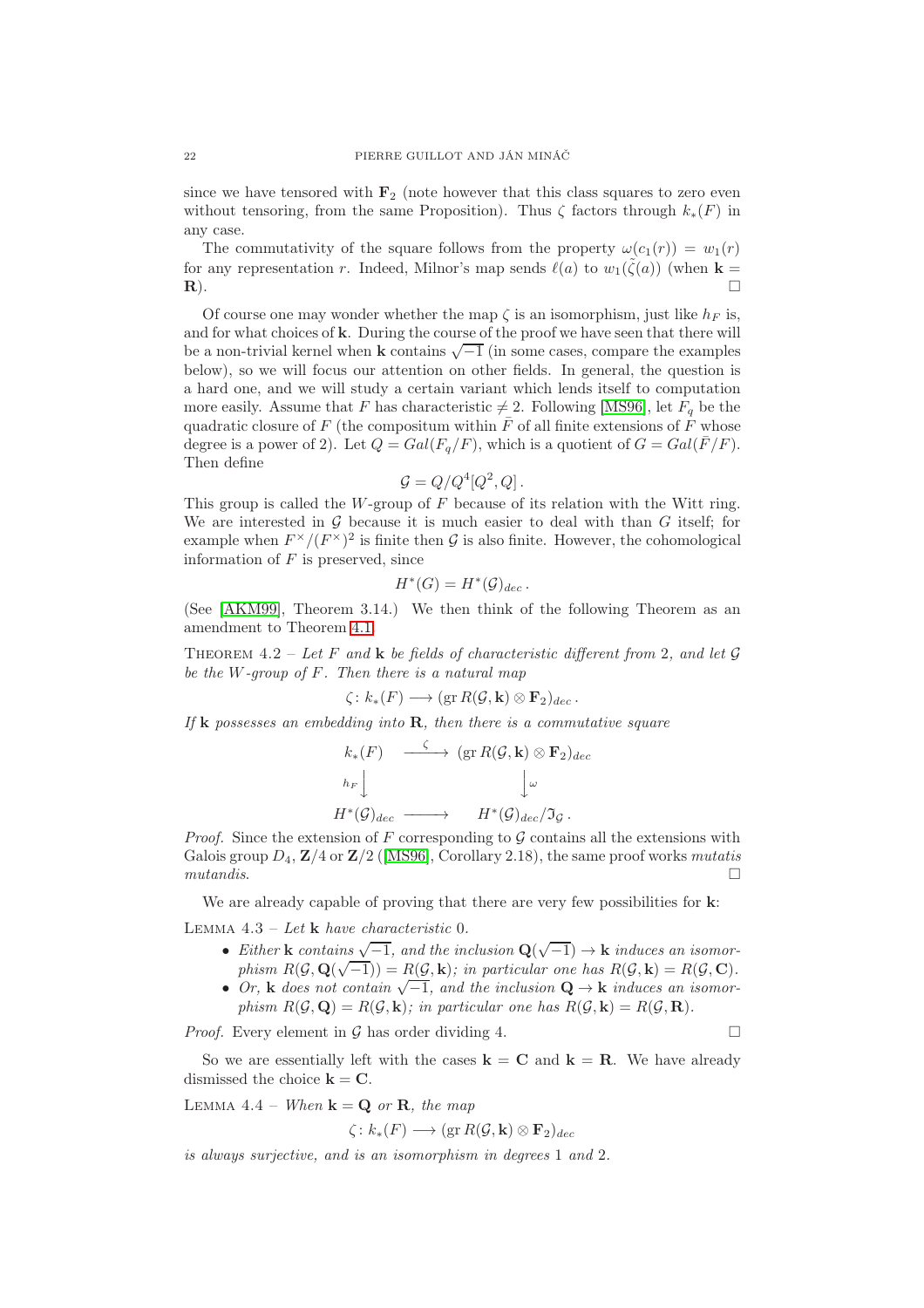*Proof.* The map  $\zeta$  is an isomorphism in degree 1 by choice of **k**, as already alluded to (cf Lemma [3.1\)](#page-12-1). The target of this map is generated by elements of degree 1 by definition, so  $\zeta$  is surjective.

In degree 2, we consider the commutative square of Theorem [4.2.](#page-21-0) The map  $h_F$  is injective (in degree 2 this is a theorem of Merkurjev's, which is used in the general proof of Voevodsky-Rost). The map  $H^2(\mathcal{G})_{dec} \to H^2(\mathcal{G})_{dec}/\mathfrak{I}_{\mathcal{G}}$  is also injective, since  $\theta_2$  is the identity. It follows that  $\zeta$  is injective in degree 2.

4.3. **Examples.** We fix the choice  $\mathbf{k} = \mathbf{R}$  for definiteness. We shall give a collection of examples of fields F, assumed to be of characteristic  $\neq 2$ , for which the map

$$
\zeta\colon k_*(F)\longrightarrow (\operatorname{gr} R(\mathcal{G},\mathbf{R})\otimes \mathbf{F}_2)_{dec}
$$

is an isomorphism. In each case this will follow either directly from Lemma [4.4](#page-21-1) or from the fact that the W-group  $\mathcal G$  is a finite group whose graded representation ring we have been able to compute. Note that there is yet no example of field F such that  $\zeta$  is not an isomorphism.

4.3.1. F finite. In this case the group  $\mathcal G$  is  $\mathbb Z/4$ , so that both the Galois cohomology and the Milnor K-theory of F are concentrated in degrees  $\leq$  2; the same can thus be said of  $(\text{gr } R(G, \mathbf{R}) \otimes \mathbf{F}_2)_{dec}$ , from the surjectivity statement in Lemma [4.4.](#page-21-1) The same Lemma shows that  $\zeta$  is an isomorphism. This is consistent with Proposition [3.5.](#page-14-0)

4.3.2. F real closed. In this case  $G = \mathbb{Z}/2$ , so  $H^*(\mathcal{G}) = \mathbb{F}_2[t]$  with t of degree 1. The map  $\zeta$  is clearly an isomorphism, by Lemma [4.4](#page-21-1) and Proposition [3.5](#page-14-0) combined.

4.3.3. F a local field. In this case  $k_*(F)$  is again concentrated in degrees  $\leq 2$ , so  $\zeta$ is an isomorphism.

4.3.4. F a global field. We use the commutative diagram

$$
k_*(F) \xrightarrow{\zeta} (\text{gr } R(\mathcal{G}, \mathbf{R}) \otimes \mathbf{F}_2)_{dec}
$$
  

$$
\downarrow \qquad \qquad \downarrow
$$
  

$$
\bigoplus_{v} k_*(F_v) \xrightarrow{\oplus \zeta_v} \bigoplus_{v} (\text{gr } R(\mathcal{G}_v, \mathbf{R}) \otimes \mathbf{F}_2)_{dec}
$$

Here the direct sums extend over all the real completions  $F_v$  of the field F, while  $\mathcal{G}_v$ is the W-group of  $F_v$ , and  $\zeta_v$  has an obvious meaning. The vertical map on the left is an isomorphism in degrees  $\geq 3$  by Tate (see [\[Mil70\]](#page-23-0), Appendix), and the maps  $\zeta_v$ are isomorphisms by the real case already considered, so  $\zeta$  is injective, as well as surjective, in those degrees. Finally  $\zeta$  is an isomorphism in all degrees in this case. too.

4.3.5. Some C-fields. When F is a C-field of level 1, the W-group  $\mathcal G$  is  $\prod_{i\in I} \mathbf Z/4$ , where I is a (possibly infinite) basis of  $F^{\times}/(F^{\times})^2$ . When I has order n, then the ring  $H^*(\mathcal{G})_{dec}$  is an exterior algebra on n generators in degree 1, so it is concentrated in degrees  $\leq n$ . For  $n \leq 2$ , it follows that  $\zeta$  is an isomorphism. For  $n = 3$ , a computer calculation which we will not reproduce here shows that  $\zeta$  is again an isomorphism. It remains an open problem to compute the graded representation ring of  $(\mathbf{Z}/4)^n$ , and the character  $\omega$  is of no help here: one can check that  $I_{(\mathbf{Z}/4)^n}$  $H^{\geq 3}((\mathbf{Z}/4)^n).$ 

4.3.6. Any field whose W-group is  $D_4$ . This is the case of the field  $F = \mathbf{R}(\{u\})(\{v\})$ for example. From Proposition [3.12,](#page-18-0) it follows that  $\zeta$  is an isomorphism.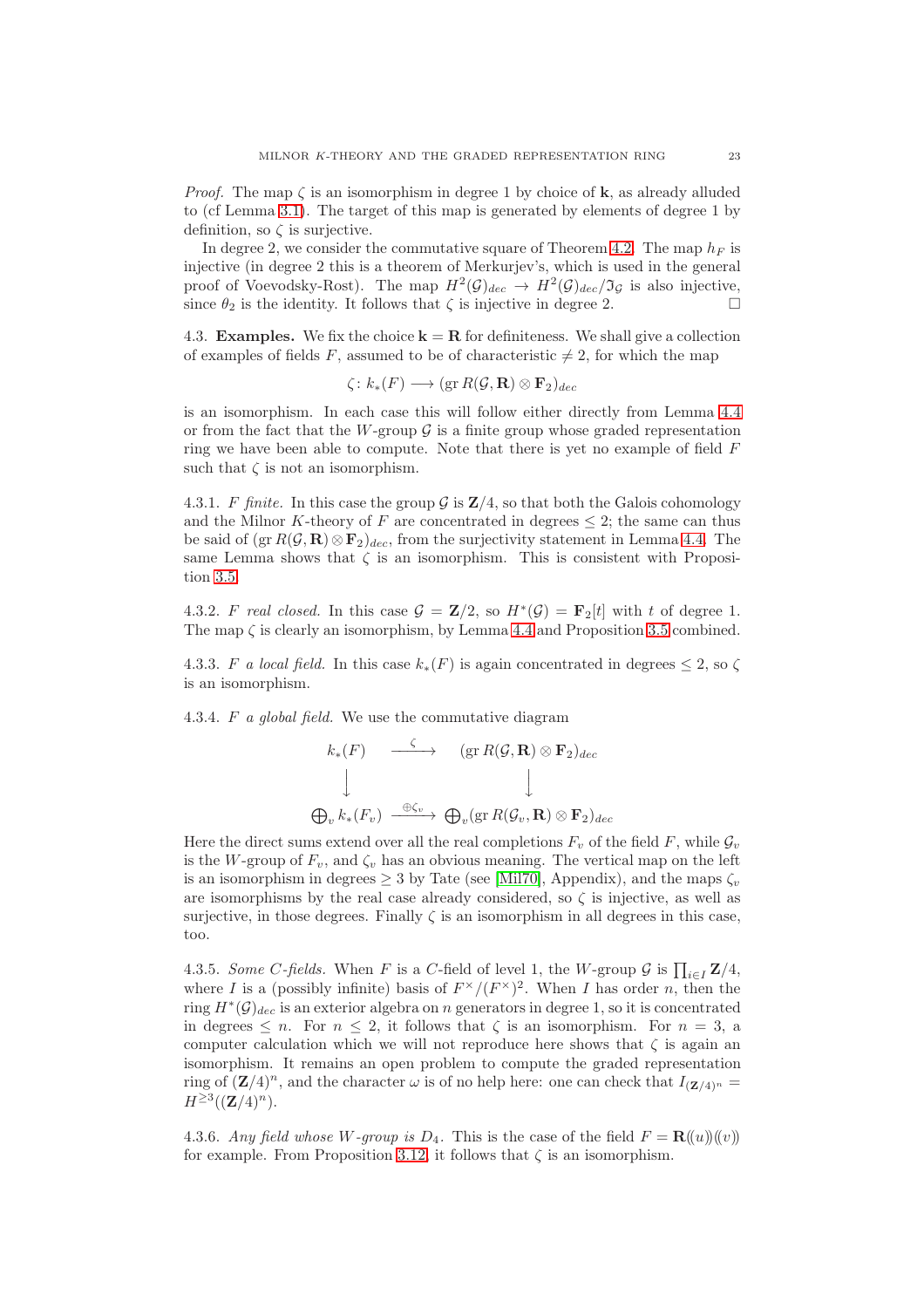4.3.7. Any field with a universal W-group. Given any set  $I$ , there is a universal Wgroup which we will write here  $\mathcal{G}_I$ . When F is a field such that  $F^{\times}/(F^{\times})^2$  has a basis in bijection with I, then its W-group  $\mathcal G$  is a quotient of  $\mathcal G_I$ . It may happen that  $G = G_I$  (see [\[GM97\]](#page-23-12) for examples). In this case, from the fact that  $H^2(G_I) = 0$ , we see that the Galois cohomology is concentrated in degrees  $\leq 1$ , so  $\zeta$  is certainly an isomorphism.

4.3.8. Any field for which  $\ell(-1)$  is not a zero divisor. To treat this case, we begin by establishing a simple formula for the action of the operations  $\theta_n$  in the case of Galois cohomology. The formula was anticipated in the Introduction.

<span id="page-23-3"></span>LEMMA 4.5 – Let G be the absolute Galois group of a field F, and let  $x \in H^n(G)$ . Then  $\theta_n(x) = \ell(-1)^{2^{n-1}-n}x$ .

*Proof.* Since  $H^*(G)$  is generated by elements of degree 1, it is enough to prove this for  $x = t_1 t_2 \cdots t_n$  with  $t_i \in H^1(G)$ . In this case the value of  $\theta_n(t_1 \cdots t_n)$  is given by Lemma [2.5.](#page-5-0) However, in Galois cohomology one has  $t^2 = \ell(-1)t$  for any t of degree 1. It follows that there exists a constant  $c_n$ , depending only on n, such that  $\theta_n(x) = c_n \ell(-1)^{2^{n-1}-n}x$  for any x of this form (namely,  $c_n$  is the number of terms in the sum appearing in the statement of Lemma [2.5,](#page-5-0) reduced mod 2).

It remains to see that  $c_n \neq 0$ . Indeed if it were 0, then one would have  $\theta_n(x) = 0$ for any  $x \in H^{n}(G)$ , regardless of G. However the example of  $\mathbb{Z}/2$  (which is the absolute Galois group of **R**) shows that  $\theta_n x$  can be non-zero, since Proposition [2.10](#page-8-1) establishes that  $\mathfrak{I}_{\mathbf{Z}/2} = (0)$ .

The commutative square of Theorem [4.2](#page-21-0) then shows clearly that  $\zeta$  is an isomorphism when  $\ell(-1)$  is not a zero divisor.

#### **REFERENCES**

- <span id="page-23-6"></span>[Ada92] J. Frank Adams, Two theorems of J. Lannes, the selected works of J. Frank Adams. Vol. II, Cambridge University Press, Cambridge, 1992. MR 1203313 (94d:01095b)
- <span id="page-23-11"></span>[AKM99] Alejandro Adem, Dikran B. Karagueuzian, and Ján Mináč, On the cohomology of Galois groups determined by Witt rings, Adv. Math. 148 (1999), no. 1, 105–160. MR 1736643 (2001b:12010)
- <span id="page-23-10"></span>[AS69] M. F. Atiyah and G. B. Segal, *Equivariant K-theory and completion*, J. Differential Geometry 3 (1969), 1–18. MR 0259946 (41 #4575)
- <span id="page-23-1"></span>[AT69] M. F. Atiyah and D. O. Tall, Group representations, λ-rings and the J-homomorphism, Topology 8 (1969), 253–297. MR 0244387 (39 #5702)
- <span id="page-23-4"></span>[BF91] D. J. Benson and V. Franjou, Séries de compositions de modules instables et injectivité de la cohomologie du groupe Z/2, Math. Z. 208 (1991), no. 3, 389–399. MR 1134584 (93b:55022)
- <span id="page-23-7"></span>[EM11] Ido Efrat and Ján Mináč, On the descending central series of absolute Galois groups, Amer. J. Math. 133 (2011), 1503–1532.
- <span id="page-23-2"></span>[FL85] William Fulton and Serge Lang, Riemann-Roch algebra, Grundlehren der Mathematischen Wissenschaften [Fundamental Principles of Mathematical Sciences], vol. 277, Springer-Verlag, New York, 1985. MR 801033 (88h:14011)
- <span id="page-23-12"></span>[GM97] Wenfeng Gao and Ján Mináč, Milnor's conjecture and Galois theory. I, Algebraic Ktheory (Toronto, ON, 1996), Fields Inst. Commun., vol. 16, Amer. Math. Soc., Providence, RI, 1997, pp. 95–110. MR 1466972 (98h:12006)
- <span id="page-23-5"></span>[Kuh94] Nicholas J. Kuhn, Generic representations of the finite general linear groups and the Steenrod algebra. I, Amer. J. Math. 116 (1994), no. 2, 327–360. MR 1269607 (95c:55022)
- <span id="page-23-9"></span>[Kum75] Ernst Eduard Kummer, Collected papers, Springer-Verlag, Berlin, 1975, Volume I: Contributions to number theory. MR 0465760 (57  $\#5650a$ )
- <span id="page-23-8"></span>[Mil58] John Milnor, The Steenrod algebra and its dual, Ann. of Math. (2) 67 (1958), 150–171. MR 0099653 (20 #6092)
- <span id="page-23-0"></span>[Mil70] , Algebraic K-theory and quadratic forms, Invent. Math. 9 (1969/1970), 318– 344. MR 0260844 (41 #5465)